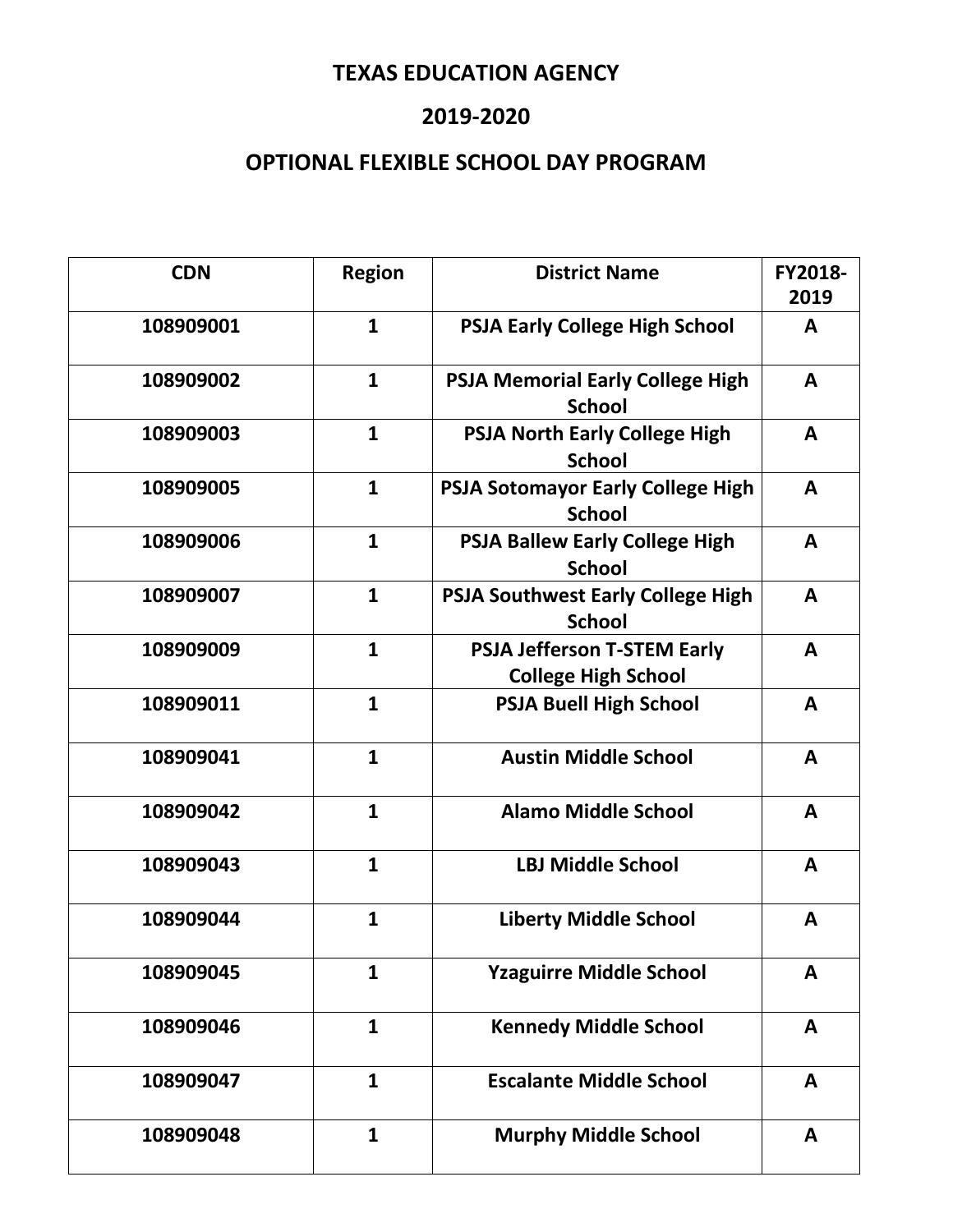### **2019-2020**

| 108909101 | $\mathbf{1}$ | <b>McKeever Elementary</b>    | A            |
|-----------|--------------|-------------------------------|--------------|
| 108909106 | $\mathbf{1}$ | <b>Doedyns Elementary</b>     | A            |
| 108909107 | $\mathbf{1}$ | <b>Palmer Elementary</b>      | A            |
| 108909108 | $\mathbf{1}$ | <b>Ford Elementary</b>        | A            |
| 108909110 | $\mathbf{1}$ | <b>Farias Elementary</b>      | $\mathsf{A}$ |
| 108909112 | $\mathbf{1}$ | <b>Sorensen Elementary</b>    | $\mathbf{A}$ |
| 108909113 | $\mathbf{1}$ | <b>Escobar Elementary</b>     | A            |
| 108909115 | $\mathbf{1}$ | <b>Longoria Elementary</b>    | A            |
| 108909116 | $\mathbf{1}$ | <b>Ramirez Elementary</b>     | A            |
| 108909117 | $\mathbf{1}$ | <b>Kelly-Pharr Elementary</b> | A            |
| 108909118 | $\mathbf{1}$ | <b>Garza-Pena Elementary</b>  | A            |
| 108909119 | $\mathbf{1}$ | <b>Carman Elementary</b>      | A            |
| 108909120 | $\mathbf{1}$ | <b>Cantu Elementary</b>       | A            |
| 108909121 | $\mathbf{1}$ | <b>Livas Elementary</b>       | A            |
| 108909122 | $\mathbf{1}$ | <b>Reed-Mock Elementary</b>   | $\mathbf{A}$ |
| 108909123 | $\mathbf{1}$ | <b>Chavez Elementary</b>      | A            |
| 108909124 | $\mathbf{1}$ | <b>Long Elementary</b>        | A            |
| 108909125 | $\mathbf{1}$ | <b>Clover Elementary</b>      | $\mathsf{A}$ |
| 108909126 | $\mathbf{1}$ | <b>Guerra Elementary</b>      | A            |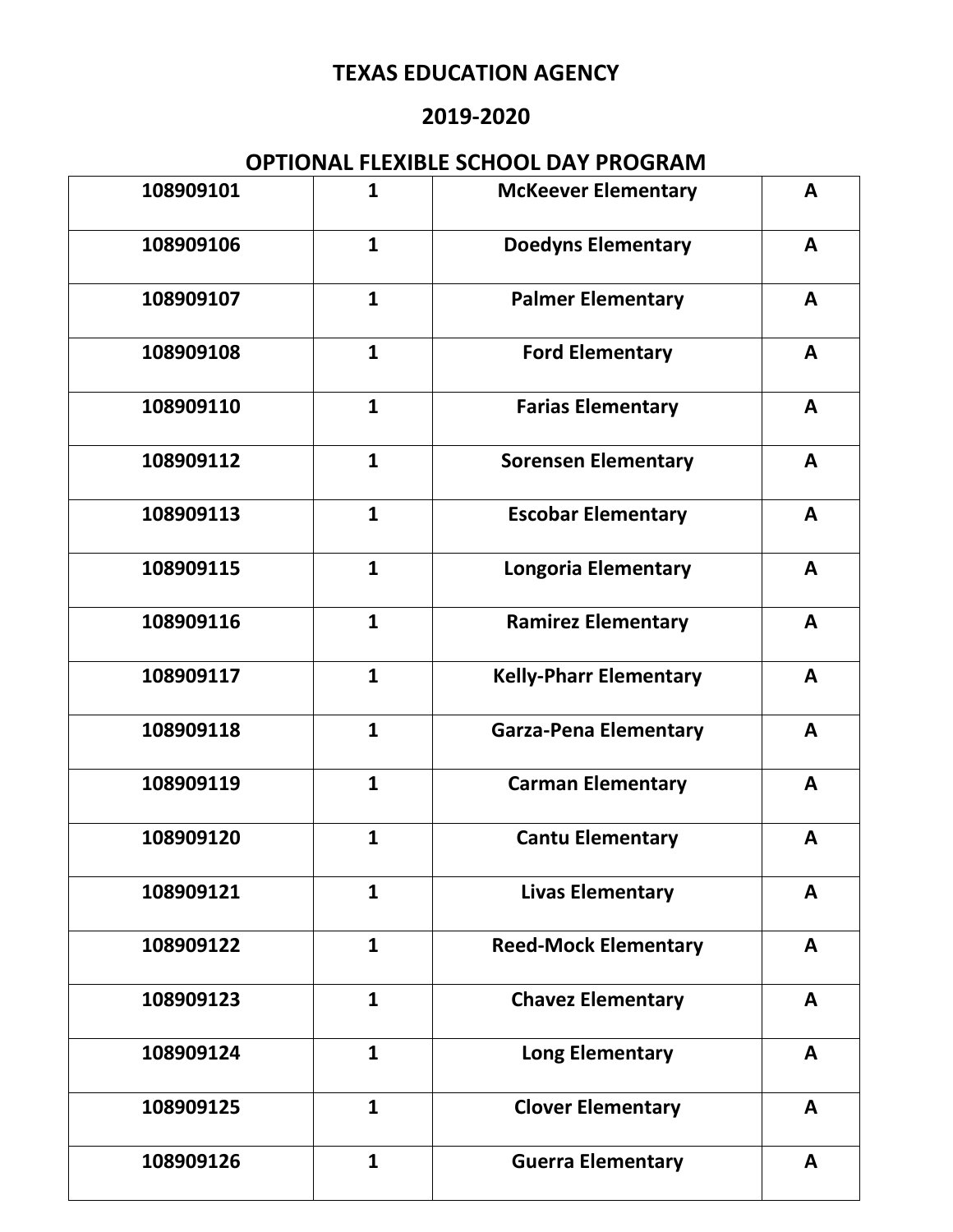### **2019-2020**

| 108909127 | $\mathbf{1}$            | <b>Garcia Elementary</b>         | $\mathbf{A}$ |
|-----------|-------------------------|----------------------------------|--------------|
| 108909128 | $\mathbf{1}$            | <b>Anaya Elementary</b>          | A            |
| 108909129 | $\mathbf{1}$            | <b>Trevino Elementary</b>        | A            |
| 108909130 | $\mathbf{1}$            | <b>Arnold Elementary</b>         | A            |
| 108909134 | $\mathbf{1}$            | <b>Garza Elementary</b>          | A            |
| 108909136 | $\mathbf{1}$            | <b>Palacios Elementary</b>       | $\mathsf{A}$ |
| 31903003  | $\mathbf{1}$            | <b>KEYS ACAD</b>                 | A            |
| 11901022  | 13                      | <b>GENESIS H S</b>               | $\mathsf{A}$ |
| 15905002  | 20                      | <b>JOHN F KENNEDY H S</b>        | $\mathsf{A}$ |
| 15905003  | 20                      | <b>MEMORIAL H S</b>              | $\mathbf{A}$ |
| 15905015  | 20                      | <b>FINE ARTS ACADEMY</b>         | A            |
| 101914010 | $\overline{\mathbf{4}}$ | <b>SEVEN LAKES H S</b>           | A            |
| 101914012 | 4                       | <b>TOMPKINS H S</b>              | A            |
| 101914013 | $\overline{\mathbf{4}}$ | <b>PAETOW H S</b>                | A            |
| 101914011 | $\overline{\mathbf{4}}$ | <b>RAINES H S</b>                | A            |
| 240903009 | $\mathbf{1}$            | <b>LYNDON B JOHNSON</b>          | A            |
| 101906004 | $\overline{\mathbf{4}}$ | <b>Crosby Crossroads Academy</b> | $\mathsf{A}$ |
| 150901001 | 13                      | <b>LLANO H S</b>                 | $\mathsf{A}$ |
| 101924012 | $\overline{\mathbf{4}}$ | <b>KASE ACADEMY</b>              | $\mathbf{A}$ |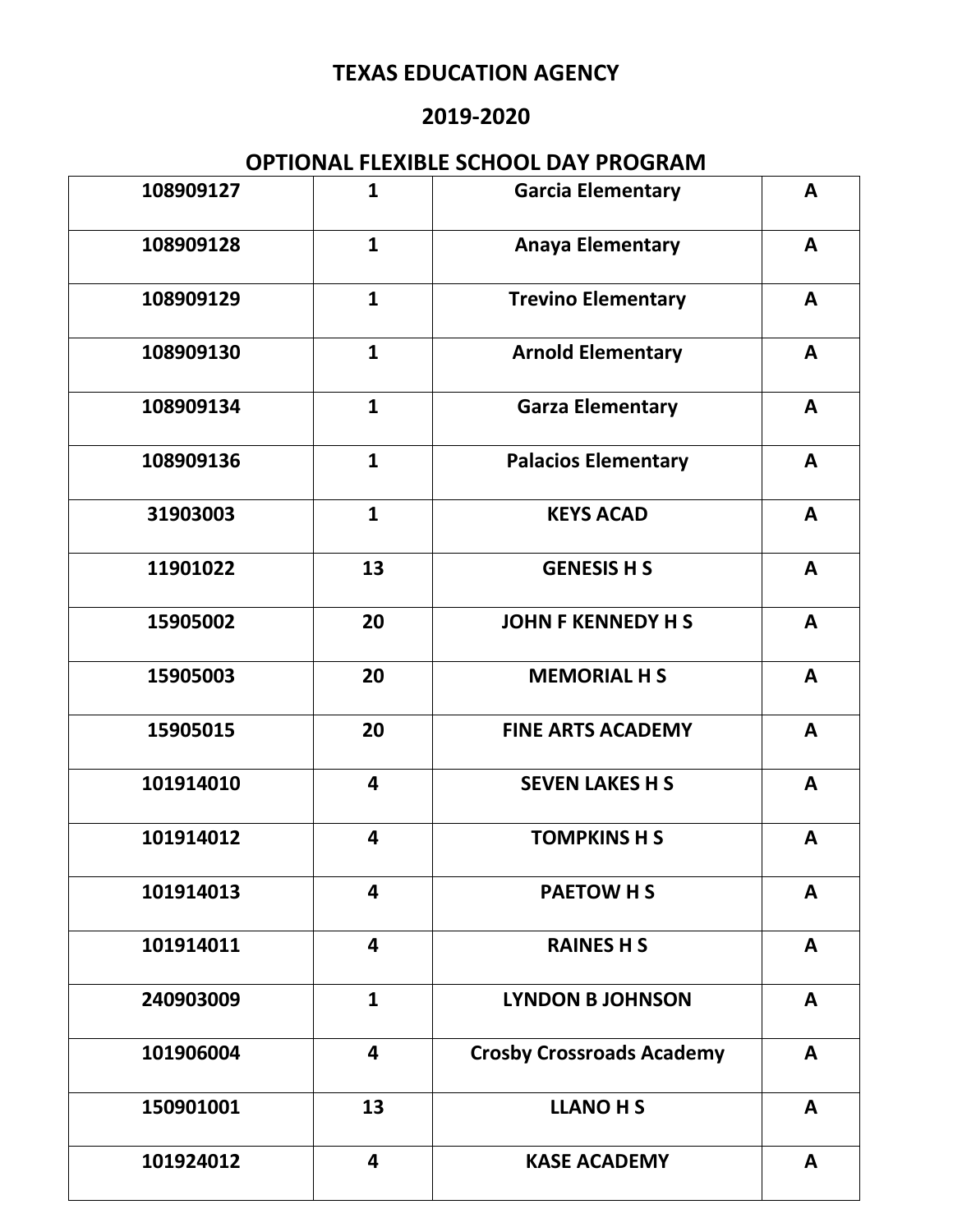### **2019-2020**

| 205901001 | $\overline{2}$          | <b>ARANSAS PASS H S</b>                                     | A            |
|-----------|-------------------------|-------------------------------------------------------------|--------------|
| 220901011 | 11                      | <b>ARLINGTON COLLEGIATE H S</b>                             | A            |
| 220901006 | 11                      | <b>VENTURE ALTER H S</b>                                    | A            |
| 220901001 | 11                      | <b>ARLINGTON H S</b>                                        | A            |
| 220901004 | 11                      | <b>BOWIE H S</b>                                            | A            |
| 220901003 | 11                      | <b>LAMARHS</b>                                              | $\mathbf{A}$ |
| 220901005 | 11                      | <b>MARTIN H S</b>                                           | $\mathbf{A}$ |
| 220901008 | 11                      | <b>NEWCOMER CENTER</b>                                      | $\mathbf{A}$ |
| 220901002 | 11                      | <b>SAM HOUSTON H S</b>                                      | $\mathbf{A}$ |
| 220901009 | 11                      | <b>SEGUIN H S</b>                                           | A            |
| 27903003  | 13                      | <b>QUEST H S</b>                                            | A            |
| 212903001 | $\overline{\mathbf{z}}$ | <b>LINDALE H S</b>                                          | A            |
| 125901001 | $\overline{2}$          | <b>ALICE HS</b>                                             | A            |
| 108912001 | $\mathbf{1}$            | LA JOYA H S                                                 | A            |
| 108912004 | $\mathbf{1}$            | <b>JUAREZ-LINCOLN H S</b>                                   | A            |
| 108912005 | $\mathbf{1}$            | <b>HOPE ACADEMY</b>                                         | A            |
| 108912007 | $\mathbf{1}$            | LA JOYA PALMVIEW H S                                        | A            |
| 108912008 | $\mathbf{1}$            | <b>JIMMY CARTER EARLY COLLEGE H</b><br>S                    | $\mathbf{A}$ |
| 108912010 | $\mathbf{1}$            | <b>THELMA ROSA SALINAS STEM</b><br><b>EARLY COLLEGE H S</b> | $\mathbf{A}$ |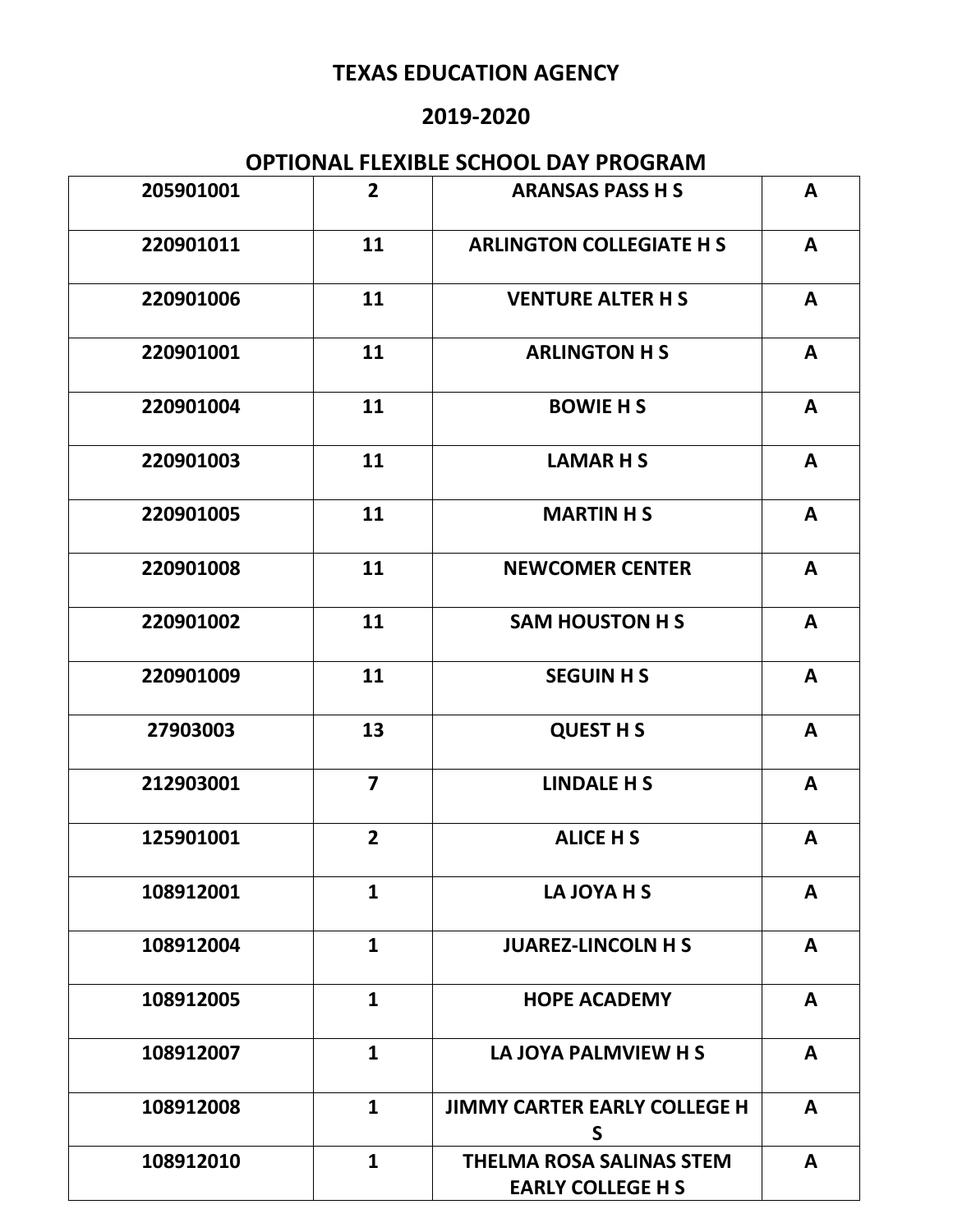### **2019-2020**

| 108912041 | $\mathbf{1}$ | <b>LORENZO DE ZAVALA MIDDLE</b>    | A            |
|-----------|--------------|------------------------------------|--------------|
| 108912042 | $\mathbf{1}$ | <b>CESAR CHAVEZ MIDDLE</b>         | A            |
| 108912043 | $\mathbf{1}$ | <b>DR JAVIER SAENZ MIDDLE</b>      | A            |
| 108912044 | $\mathbf{1}$ | <b>MEMORIAL MIDDLE</b>             | A            |
| 108912045 | $\mathbf{1}$ | <b>ANN RICHARDS MIDDLE</b>         | A            |
| 108912046 | $\mathbf{1}$ | <b>IRENE M GARCIA MIDDLE</b>       | A            |
| 108912048 | $\mathbf{1}$ | <b>JUAN DE DIOS SALINAS MIDDLE</b> | A            |
| 108912049 | $\mathbf{1}$ | <b>DOMINGO TREVINO MIDDLE</b>      | A            |
| 108912102 | $\mathbf{1}$ | <b>JOHN F KENNEDY EL</b>           | A            |
| 108912104 | $\mathbf{1}$ | <b>GUILLERMO FLORES EL</b>         | A            |
| 108912105 | $\mathbf{1}$ | <b>ROSENDO BENAVIDES EL</b>        | A            |
| 108912106 | $\mathbf{1}$ | <b>LEO J LEO EL</b>                | A            |
| 108912107 | $\mathbf{1}$ | <b>ELIGIO KIKA DE LA GARZA EL</b>  | A            |
| 108912108 | $\mathbf{1}$ | <b>E B REYNA EL</b>                | A            |
| 108912109 | $\mathbf{1}$ | <b>ELODIA R CHAPA EL</b>           | $\mathbf{A}$ |
| 108912110 | $\mathbf{1}$ | <b>JOSE DE ESCANDON EL</b>         | A            |
| 108912111 | $\mathbf{1}$ | <b>DIAZ-VILLARREAL EL</b>          | A            |
| 108912112 | $\mathbf{1}$ | <b>NARCISO CAVAZOS</b>             | A            |
| 108912113 | $\mathbf{1}$ | <b>TABASCO EL</b>                  | A            |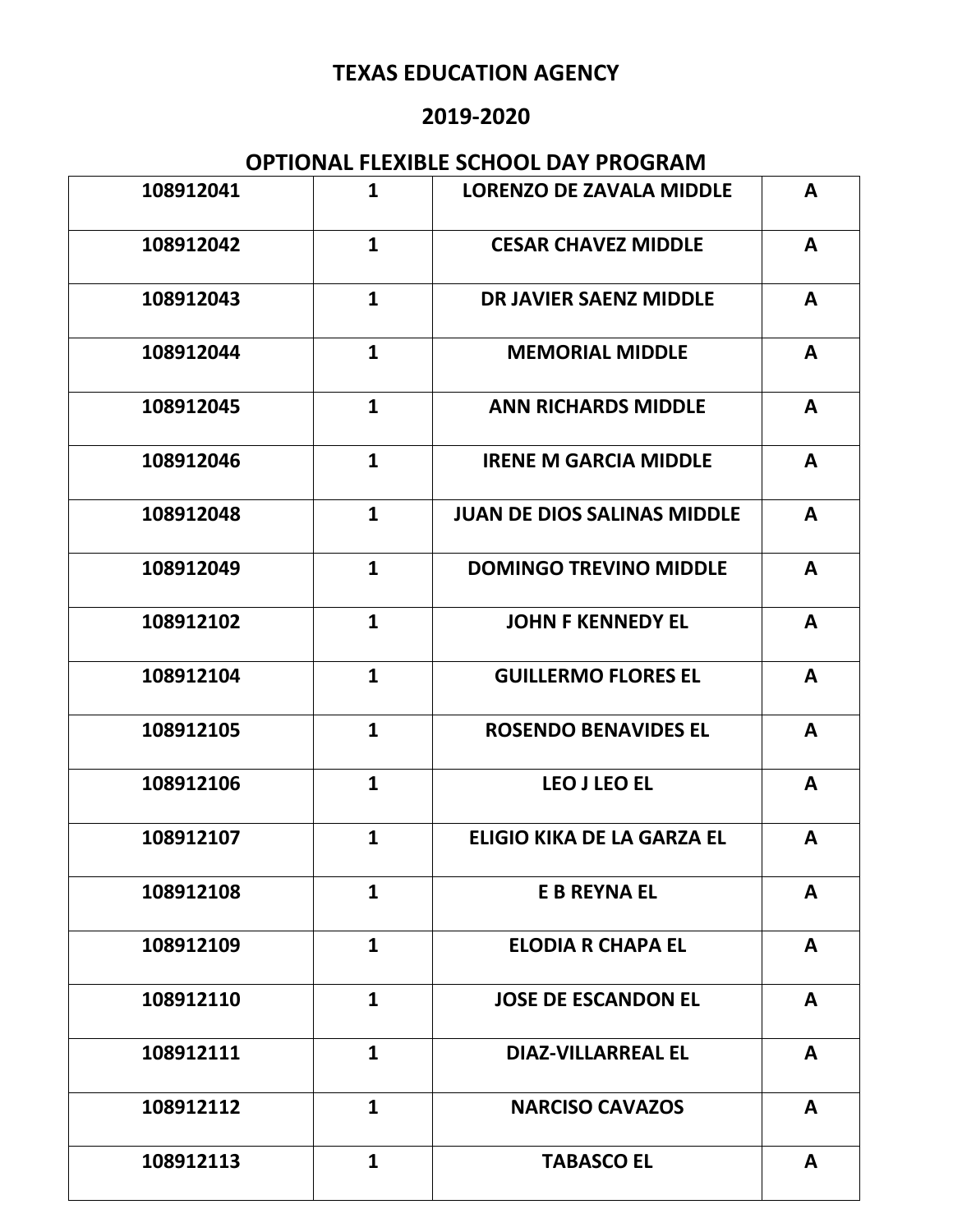### **2019-2020**

| 108912114 | $\mathbf{1}$            | <b>PATRICIO PEREZ EL</b>                                     | A            |
|-----------|-------------------------|--------------------------------------------------------------|--------------|
| 108912115 | $\mathbf{1}$            | <b>HENRY B GONZALEZ EL</b>                                   | A            |
| 108912116 | $\mathbf{1}$            | <b>LLOYD M BENTSEN EL</b>                                    | A            |
| 108912117 | $\mathbf{1}$            | <b>SAM FORDYCE EL</b>                                        | A            |
| 108912118 | $\mathbf{1}$            | <b>EMILIANO ZAPATA EL</b>                                    | A            |
| 108912120 | $\mathbf{1}$            | <b>JUAN SEGUIN EL</b>                                        | A            |
| 108912121 | $\mathbf{1}$            | <b>ENRIQUE KIKI CAMARENA EL</b>                              | A            |
| 108912122 | $\mathbf{1}$            | <b>DR AMERICO PAREDES EL</b>                                 | A            |
| 108912123 | $\mathbf{1}$            | <b>WILLIAM J CLINTON EL</b>                                  | A            |
| 108912124 | $\mathbf{1}$            | <b>CORINA PENA EL</b>                                        | A            |
| 108912126 | $\mathbf{1}$            | <b>EVANGELINA GARZA EL</b>                                   | A            |
| 108912127 | $\mathbf{1}$            | DR MARIA PALMIRA MENDIOLA EL                                 | A            |
| 3801001   | $\overline{\mathbf{z}}$ | PINEYWOODS COMMUNITY<br><b>ACADEMY H S</b>                   | A            |
| 15907024  | 20                      | <b>COOPER ACADEMY AT NAVARRO</b>                             | A            |
| 92902002  | $\mathbf{1}$            | <b>KILGORE H S</b>                                           | A            |
| 184903001 | 4                       | <b>WEATHERFORD H S</b>                                       | A            |
| 101811008 | 4                       | <b>EXCEL ACADEMY EDUCATION</b><br><b>TRANSITION CENTER</b>   | A            |
| 57828001  | 4                       | <b>WINFREE ACADEMY CHARTER</b><br><b>SCHOOL (IRVING)</b>     | A            |
| 57828002  | $\overline{\mathbf{4}}$ | <b>WINFREE ACADEMY CHARTER</b><br><b>SCHOOL (LEWISVILLE)</b> | $\mathbf{A}$ |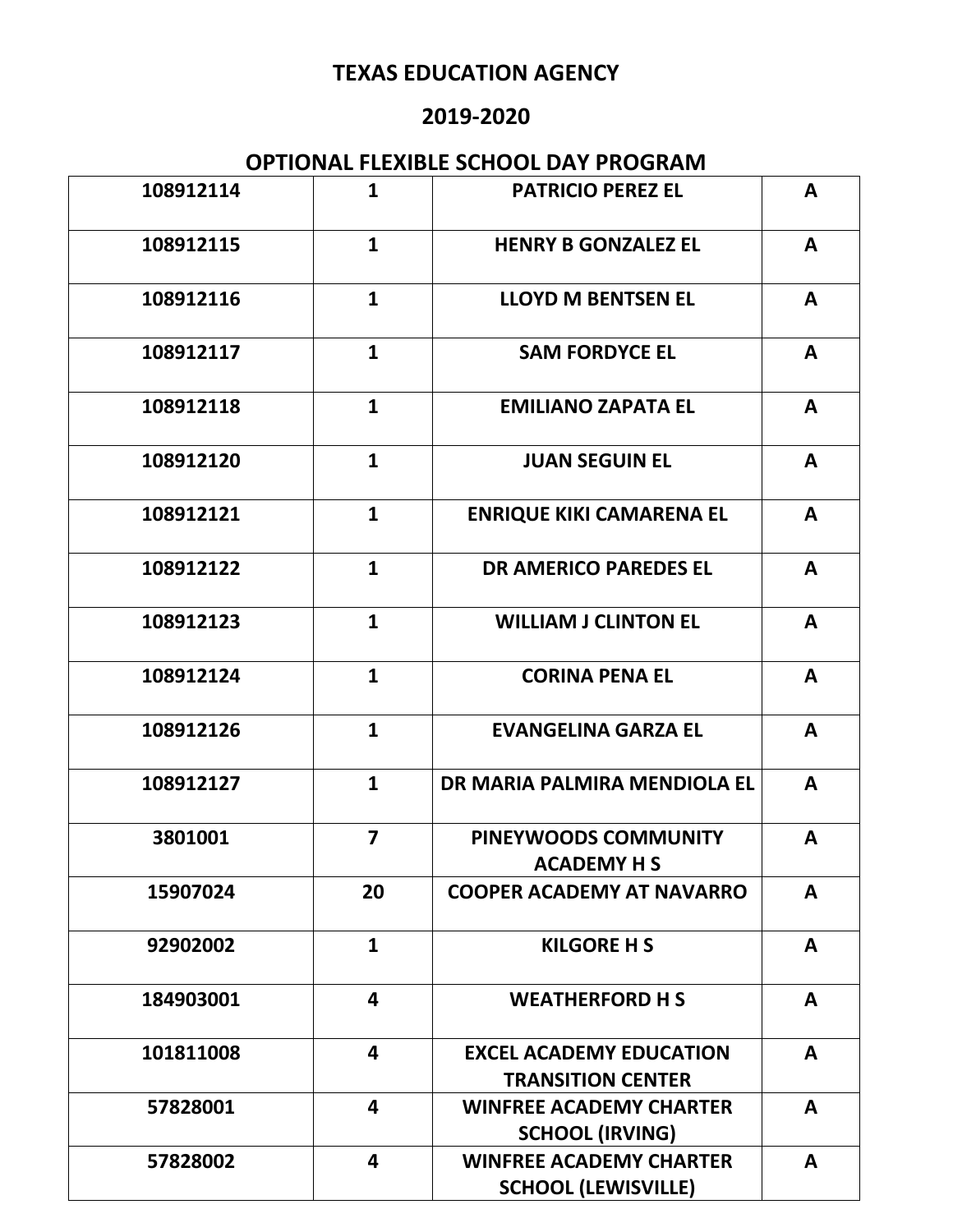### **2019-2020**

| 57828003  | 20           | <b>WINFREE ACADEMY CHARTER</b> | A            |
|-----------|--------------|--------------------------------|--------------|
|           |              | <b>SCHOOL (RICHARDSON)</b>     |              |
| 57828004  | 20           | <b>WINFREE ACADEMY CHARTER</b> | A            |
|           |              | <b>SCHOOL - GRAND PRAIRIE</b>  |              |
| 57828005  | 20           | <b>WINFREE ACADEMY NORTH</b>   | A            |
|           |              | <b>RICHLAND HILLS</b>          |              |
| 57828006  | 20           | <b>WINFREE ACADEMY CHARTER</b> | A            |
|           |              | <b>SCHOOL DALLAS</b>           |              |
| 227901025 | 20           | <b>GRADUATION PREP ACADEMY</b> | A            |
|           |              | <b>TRAVIS</b>                  |              |
| 227901026 | $\mathbf{1}$ | <b>GRADUATION PREP ACADEMY</b> | $\mathbf{A}$ |
|           |              | <b>LANIER</b>                  |              |
| 161906002 | 20           | LA VEGA H S                    | A            |
| 59901004  | 20           | <b>HEREFORD CENTER FOR</b>     | A            |
|           |              | <b>ACCELERATED LEARNING</b>    |              |
| 27904002  | 20           | <b>FALLS CAREER H S</b>        | A            |
| 246913011 | 20           | <b>NEW HOPE H S</b>            | A            |
| 101913005 | 20           | <b>QUEST EARLY COLLEGE H S</b> | A            |
|           |              |                                |              |
| 101913001 | 18           | <b>HUMBLE H S</b>              | A            |
|           |              |                                |              |
| 101913002 | 18           | <b>KINGWOOD HS</b>             | A            |
|           |              |                                |              |
| 101913008 | 18           | <b>ATASCOCITA H S</b>          | A            |
| 101913013 | 10           | <b>KINGWOOD PARK H S</b>       | $\mathbf{A}$ |
|           |              |                                |              |
| 101913014 | $\mathbf{1}$ | <b>SUMMER CREEK H S</b>        | $\mathbf{A}$ |
|           |              |                                |              |
| 84909001  | 10           | <b>SANTA FE H S</b>            | A            |
|           |              |                                |              |
| 184902001 | 10           | <b>SPRINGTOWN H S</b>          | A            |
|           |              |                                |              |
| 66903002  | 10           | <b>FREER H S</b>               | $\mathsf{A}$ |
|           |              |                                |              |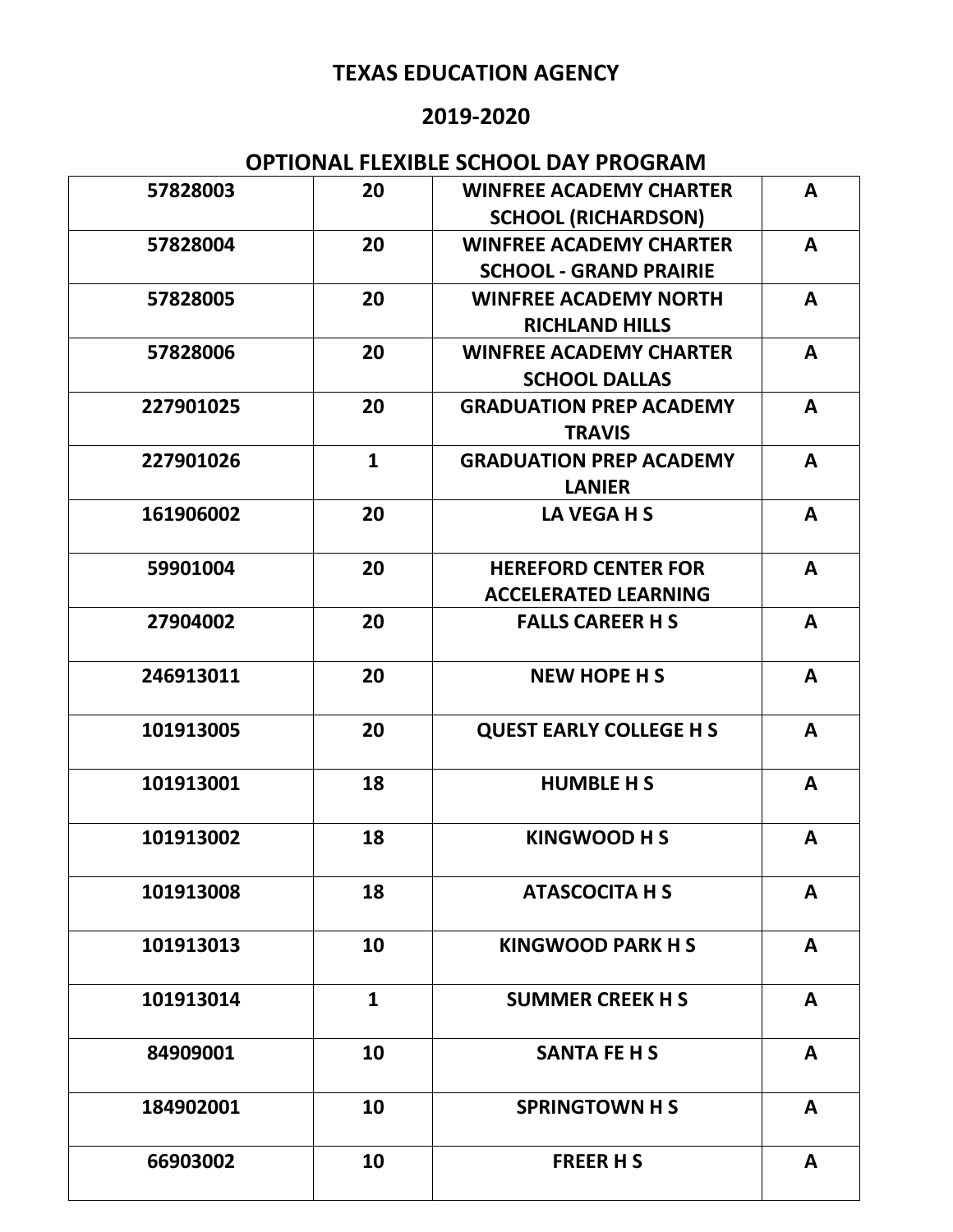### **2019-2020**

| 245903004 | $\mathbf{1}$ | <b>RAYMONDVILLE OPTIONS</b><br><b>ACADEMIC ACADEMY</b> | A            |
|-----------|--------------|--------------------------------------------------------|--------------|
| 126902006 | $\mathbf{1}$ | <b>BURLESON CENTENNIAL H S</b>                         | A            |
| 126902001 | $\mathbf{1}$ | <b>BURLESON H S</b>                                    | A            |
| 126902003 | $\mathbf{1}$ | <b>CROSSROADS H S</b>                                  | A            |
| 126902007 | $\mathbf{1}$ | <b>BURLESON COLLEGIATE H S</b>                         | A            |
| 15907024  | $\mathbf{1}$ | <b>COOPER ACADEMY AT NAVARRO</b>                       | A            |
| 165901002 | $\mathbf{1}$ | LEE H S                                                | A            |
| 165901003 | $\mathbf{1}$ | <b>MIDLAND H S</b>                                     | A            |
| 165901004 | $\mathbf{1}$ | <b>VIOLA M COLEMAN H S</b>                             | A            |
| 165901006 | $\mathbf{1}$ | <b>EARLY COLLEGE H S AT MIDLAND</b><br><b>COLLEGE</b>  | A            |
| 165901042 | $\mathbf{1}$ | <b>LEE FRESHMAN H S</b>                                | A            |
| 165901044 | $\mathbf{1}$ | <b>MIDLAND FRESHMAN H S</b>                            | A            |
| 165901030 | $\mathbf{1}$ | <b>MIDLAND ALTERNATIVE</b><br><b>PROGRAM</b>           | A            |
| 108908001 | $\mathbf{1}$ | <b>MISSION H S</b>                                     | $\mathbf{A}$ |
| 108908002 | $\mathbf{1}$ | <b>VETERANS MEMORIAL H S</b>                           | A            |
| 94901001  | $\mathbf{1}$ | <b>SEGUIN H S</b>                                      | A            |
| 94901002  | $\mathbf{1}$ | <b>MERCER &amp; BLUMBERG LRN CTR</b>                   | A            |
| 128901001 | $\mathbf{1}$ | <b>KARNES CITY H S</b>                                 | A            |
| 108913001 | $\mathbf{1}$ | <b>WESLACO H S</b>                                     | $\mathsf{A}$ |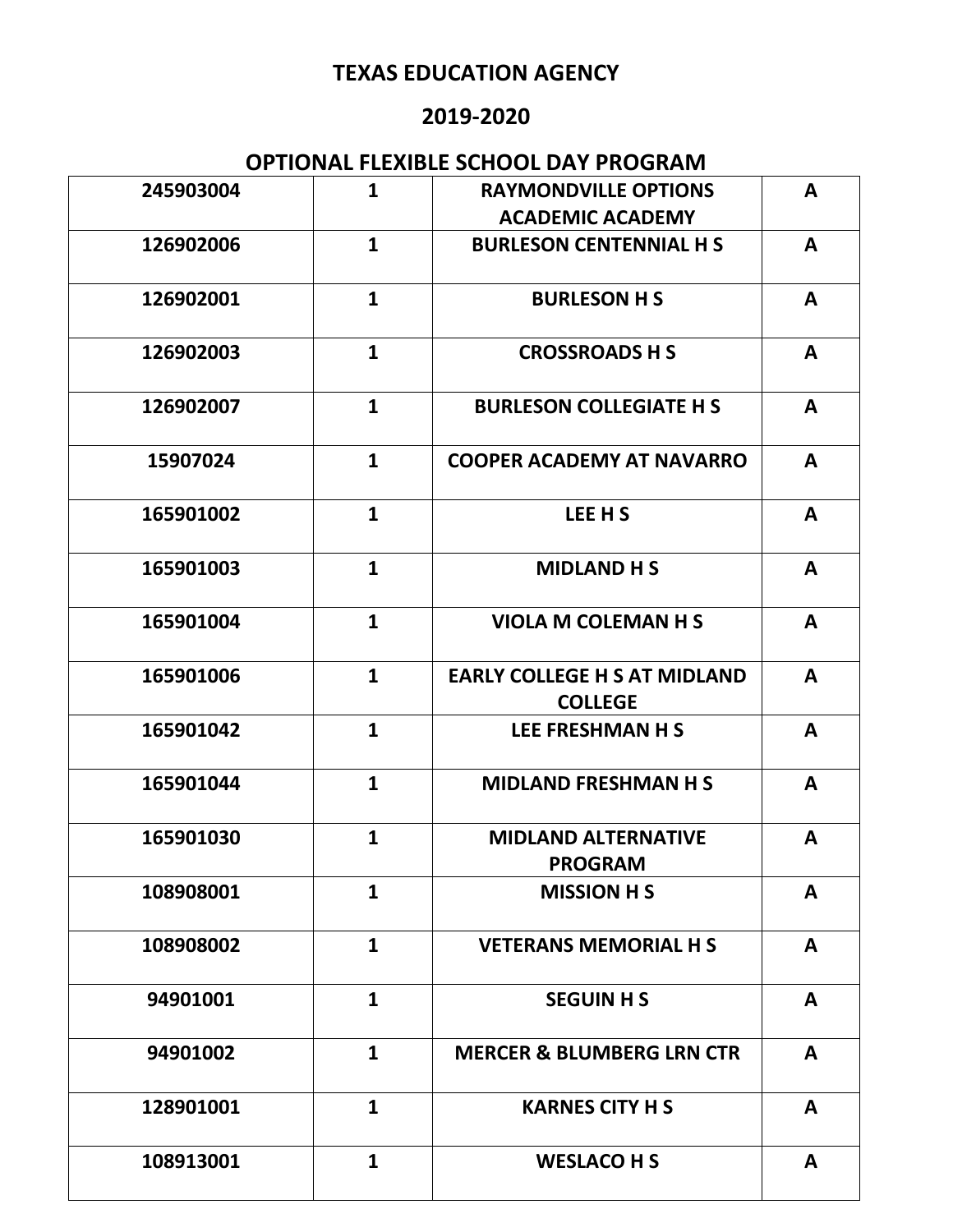### **2019-2020**

| 108913006 | $\mathbf{1}$ | <b>WESLACO EAST H S</b>                                     | A            |
|-----------|--------------|-------------------------------------------------------------|--------------|
| 108913009 | $\mathbf{1}$ | <b>WESLACO 21ST CENTURY CTE</b><br><b>EARLY COLLEGE H S</b> | A            |
| 108913003 | $\mathbf{1}$ | <b>SOUTH PALM GARDENS H S</b>                               | A            |
| 108913042 | $\mathbf{1}$ | <b>ARMANDO CUELLAR MIDDLE</b>                               | A            |
| 108913043 | $\mathbf{1}$ | <b>CENTRAL MIDDLE</b>                                       | A            |
| 108913041 | $\mathbf{1}$ | <b>MARY HOGE MIDDLE</b>                                     | A            |
| 108913044 | $\mathbf{1}$ | <b>BEATRIZ G GARZA MIDDLE</b>                               | A            |
| 108913110 | $\mathbf{1}$ | <b>AIRPORT EL</b>                                           | A            |
| 108913111 | $\mathbf{1}$ | <b>MEMORIAL EL</b>                                          | A            |
| 108913104 | $\mathbf{1}$ | <b>RODOLFO RUDY SILVA JR EL</b>                             | A            |
| 108913109 | $\mathbf{1}$ | <b>DR R E MARGO EL</b>                                      | A            |
| 108913112 | $\mathbf{1}$ | <b>NORTH BRIDGE EL</b>                                      | A            |
| 108913113 | $\mathbf{1}$ | <b>A N RICO EL</b>                                          | A            |
| 108913114 | $\mathbf{1}$ | <b>CLECKLER/HEALD EL</b>                                    | A            |
| 108913103 | $\mathbf{1}$ | <b>SAM HOUSTON EL</b>                                       | $\mathbf{A}$ |
| 108913106 | $\mathbf{1}$ | <b>RAUL A GONZALEZ JR EL</b>                                | A            |
| 108913117 | $\mathbf{1}$ | <b>PFC MARIO YBARRA EL</b>                                  | A            |
| 108913005 | $\mathbf{1}$ | <b>HIDALGO CO J J A E P</b>                                 | A            |
| 15915011  | $\mathbf{1}$ | <b>CHAVEZ EXCEL ACADEMY</b>                                 | A            |
|           |              |                                                             |              |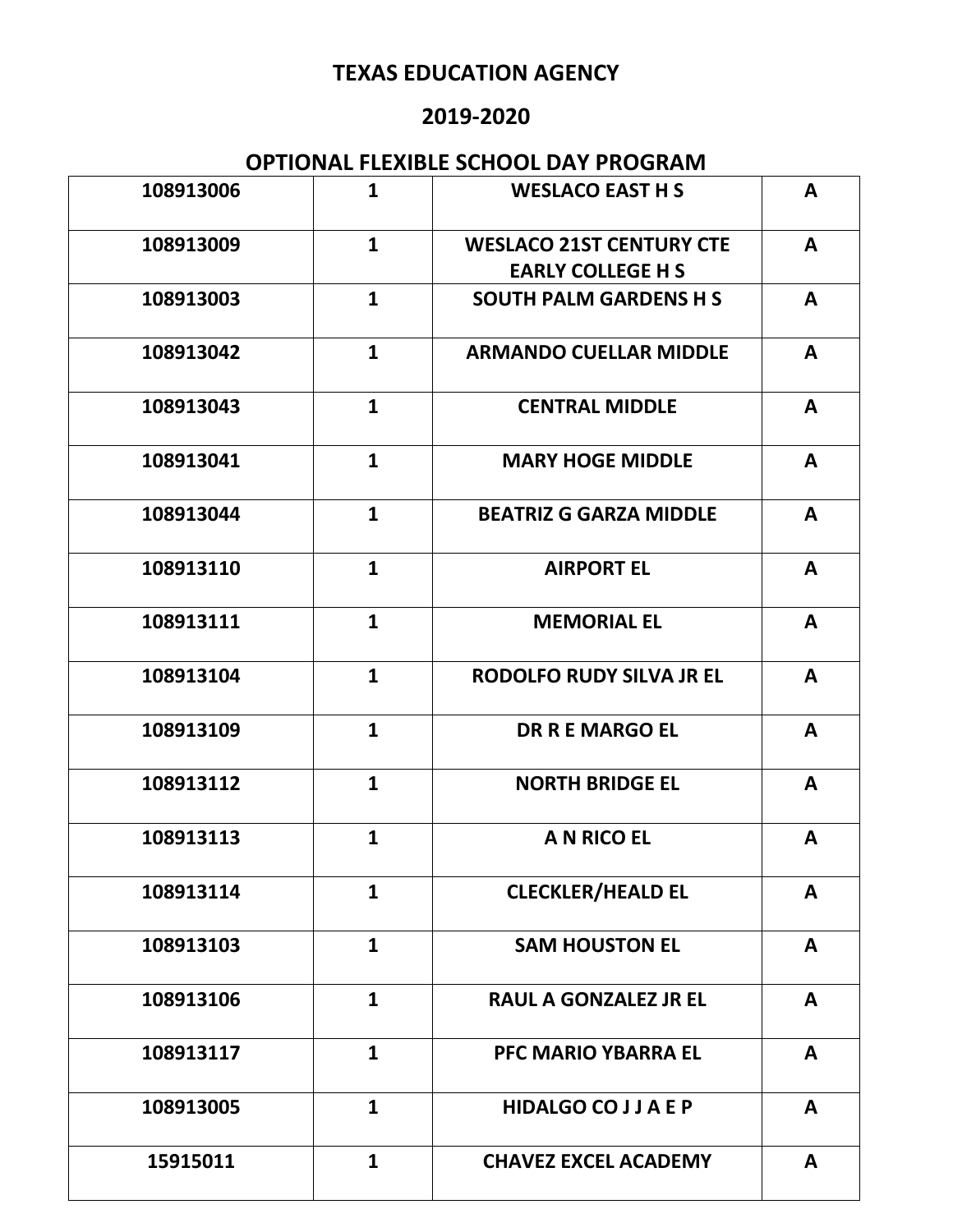### **2019-2020**

| 70908001  | $\mathbf{1}$   | <b>MIDLOTHIAN H S</b>                             | A            |
|-----------|----------------|---------------------------------------------------|--------------|
| 70908003  | $\mathbf{1}$   | <b>MIDLOTHIAN HERITAGE H S</b>                    | A            |
| 227907002 | $\mathbf{1}$   | <b>MANOR EXCEL ACADEMY</b>                        | A            |
| 181907002 | $\mathbf{1}$   | <b>AIM CENTER H S</b>                             | A            |
| 15911001  | $\mathbf{1}$   | <b>EAST CENTRAL H S</b>                           | A            |
| 233901001 | $\mathbf{1}$   | <b>DEL RIO H S</b>                                | A            |
| 233901004 | $\mathbf{1}$   | <b>BLENDED ACADEMY</b>                            | A            |
| 102902006 | $\mathbf{1}$   | <b>MARSHALL EARLY GRADUATION</b><br><b>SCHOOL</b> | A            |
| 101919001 | $\mathbf{1}$   | <b>SPRING H S</b>                                 | A            |
| 101919002 | $\mathbf{1}$   | <b>WESTFIELD H S</b>                              | $\mathbf{A}$ |
| 101919003 | $\mathbf{1}$   | <b>ANDY DEKANEY H S</b>                           | A            |
| 101919018 | $\mathbf{1}$   | <b>CARL WUNSCHE SR H S</b>                        | A            |
| 101919021 | $\mathbf{1}$   | <b>SPRING EARLY COLLEGE ACADEMY</b>               | A            |
| 31906001  | $\overline{2}$ | <b>LOS FRESNOS H S</b>                            | A            |
| 20901001  | $\overline{2}$ | <b>ALVIN H S</b>                                  | A            |
| 20901002  | $\overline{2}$ | <b>MANVEL H S</b>                                 | A            |
| 20901006  | 13             | <b>SHADOW CREEK H S</b>                           | A            |
| 20901005  | 19             | <b>ASSETS</b>                                     | A            |
| 240901001 | 19             | <b>MARTIN H S</b>                                 | $\mathbf{A}$ |
|           |                |                                                   |              |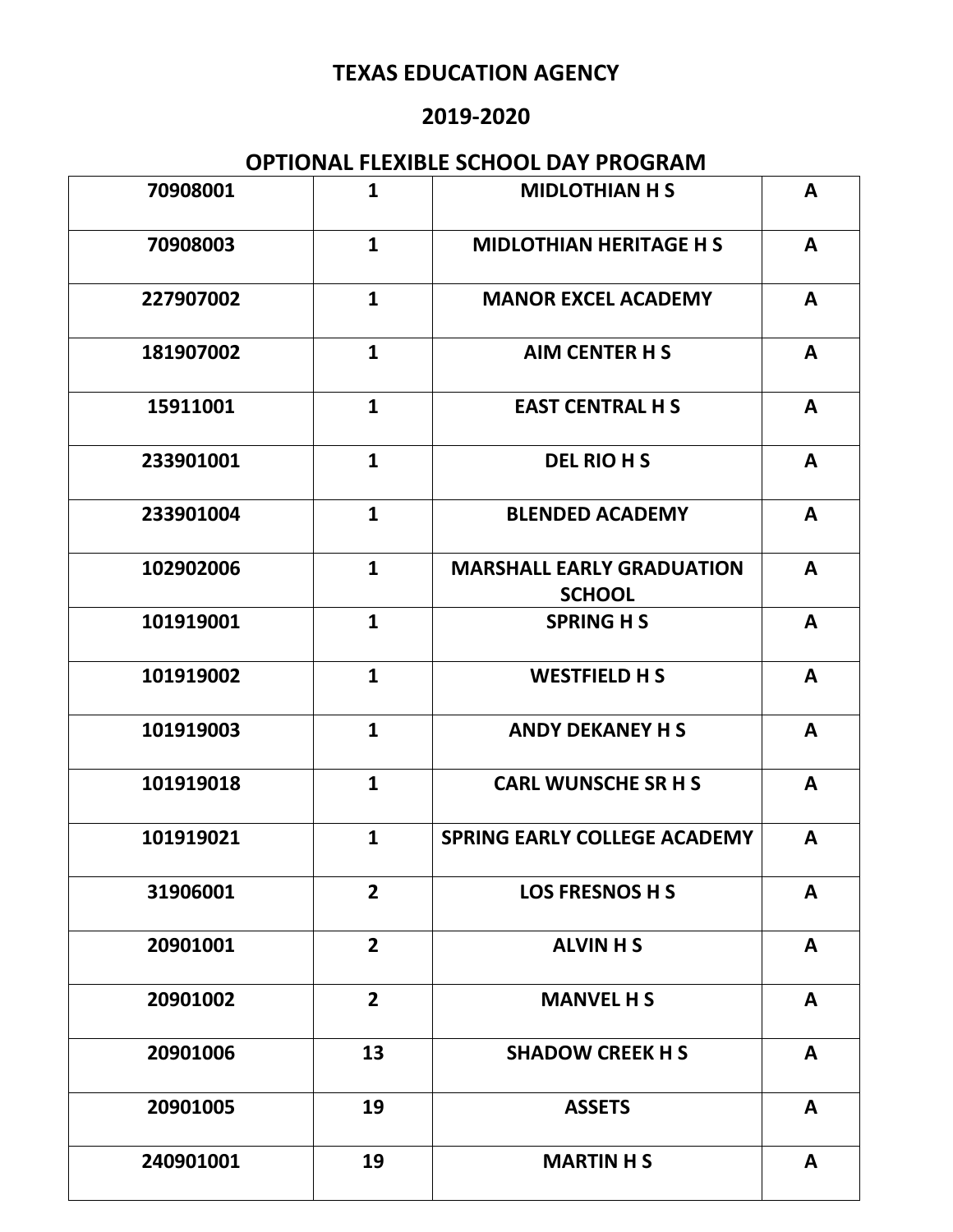### **2019-2020**

| 240901002 | 20 | <b>NIXON H S</b>                         | A            |
|-----------|----|------------------------------------------|--------------|
| 240901003 | 20 | <b>DR LEO CIGARROA H S</b>               | A            |
| 240901007 | 20 | <b>F S LARA ACADEMY</b>                  | A            |
| 82903001  | 20 | <b>PEARSALL H S</b>                      | A            |
| 82903041  | 20 | <b>PEARSALL J H</b>                      | $\mathbf{A}$ |
| 15912001  | 20 | <b>SOUTHWEST H S</b>                     | $\mathbf{A}$ |
| 15912005  | 20 | <b>SOUTHWEST LEGACY H S</b>              | A            |
| 170906012 | 20 | <b>ALPHA</b>                             | A            |
| 130901001 | 20 | <b>BOERNE H S</b>                        | A            |
| 130901002 | 20 | <b>BOERNE - SAMUEL V CHAMPION H</b><br>S | A            |
| 130901203 | 20 | <b>BOERNE ALTER SCH</b>                  | A            |
| 105906001 | 20 | <b>JACK C HAYS H S</b>                   | A            |
| 105906004 | 20 | <b>LIVE OAK ACADEMY</b>                  | A            |
| 105906005 | 20 | <b>LEHMAN H S</b>                        | A            |
| 105906006 | 20 | <b>MOE AND GENE JOHNSON H S</b>          | $\mathbf{A}$ |
| 15908001  | 20 | <b>SOUTH SAN ANTONIO H S</b>             | $\mathbf{A}$ |
| 31909001  | 20 | PORT ISABEL H S                          | A            |
| 101903001 | 20 | <b>HASTINGS H S</b>                      | A            |
| 101903002 | 20 | <b>ELSIK H S</b>                         | $\mathsf{A}$ |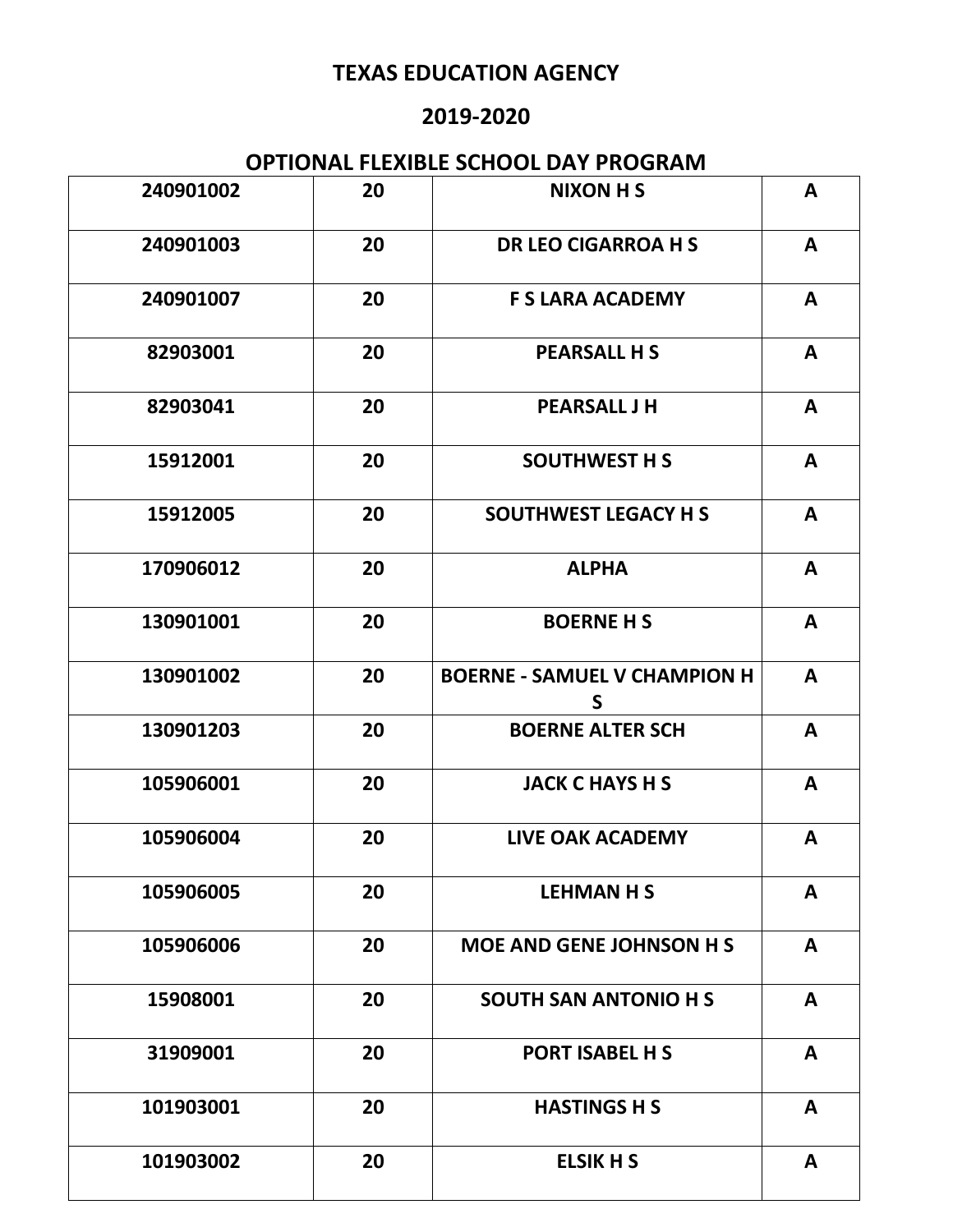### **2019-2020**

| 101903003 | 4  | <b>TAYLOR H S</b>                                                   | A            |
|-----------|----|---------------------------------------------------------------------|--------------|
| 101903012 | 4  | <b>ALIEF EARLY COLLEGE H S</b>                                      | A            |
| 246911009 | 13 | <b>LEGACY EARLY COLLEGE H S</b>                                     | A            |
| 220906001 | 11 | <b>GRAPEVINE H S</b>                                                | A            |
| 220906004 | 11 | <b>COLLEYVILLE HERITAGE H S</b>                                     | $\mathbf{A}$ |
| 220906006 | 11 | <b>THE BRIDGES ACAD ALTER</b>                                       | $\mathbf{A}$ |
| 220906008 | 11 | <b>GRAPEVINE-COLLEYVILLE</b><br><b>COLLEGIATE ACADEMY AT TCC NE</b> | A            |
| 199901002 | 10 | ROCKWALL QUEST ACADEMY                                              | A            |
| 101910002 | 4  | <b>GALENA PARK H S</b>                                              | A            |
| 101910003 | 4  | <b>NORTH SHORE SENIOR HIGH</b>                                      | A            |
| 15916001  | 20 | <b>JUDSON H S</b>                                                   | A            |
| 15916003  | 20 | <b>JUDSON LEARNING ACAD</b>                                         | A            |
| 15916010  | 20 | <b>VETERANS MEMORIAL H S</b>                                        | A            |
| 15916008  | 20 | <b>KAREN WAGNER H S</b>                                             | A            |
| 15916009  | 20 | <b>JUDSON EARLY COLLEGE</b><br><b>ACADEMY</b>                       | A            |
| 243901002 | 18 | <b>GATEWAY STUDENT SUPPORT CTR</b>                                  | $\mathbf{A}$ |
| 101917039 | 18 | <b>COMMUNITY SCHOOL</b>                                             | A            |
| 226903001 | 18 | <b>CENTRAL H S</b>                                                  | A            |
| 226903002 | 10 | LAKE VIEW H S                                                       | A            |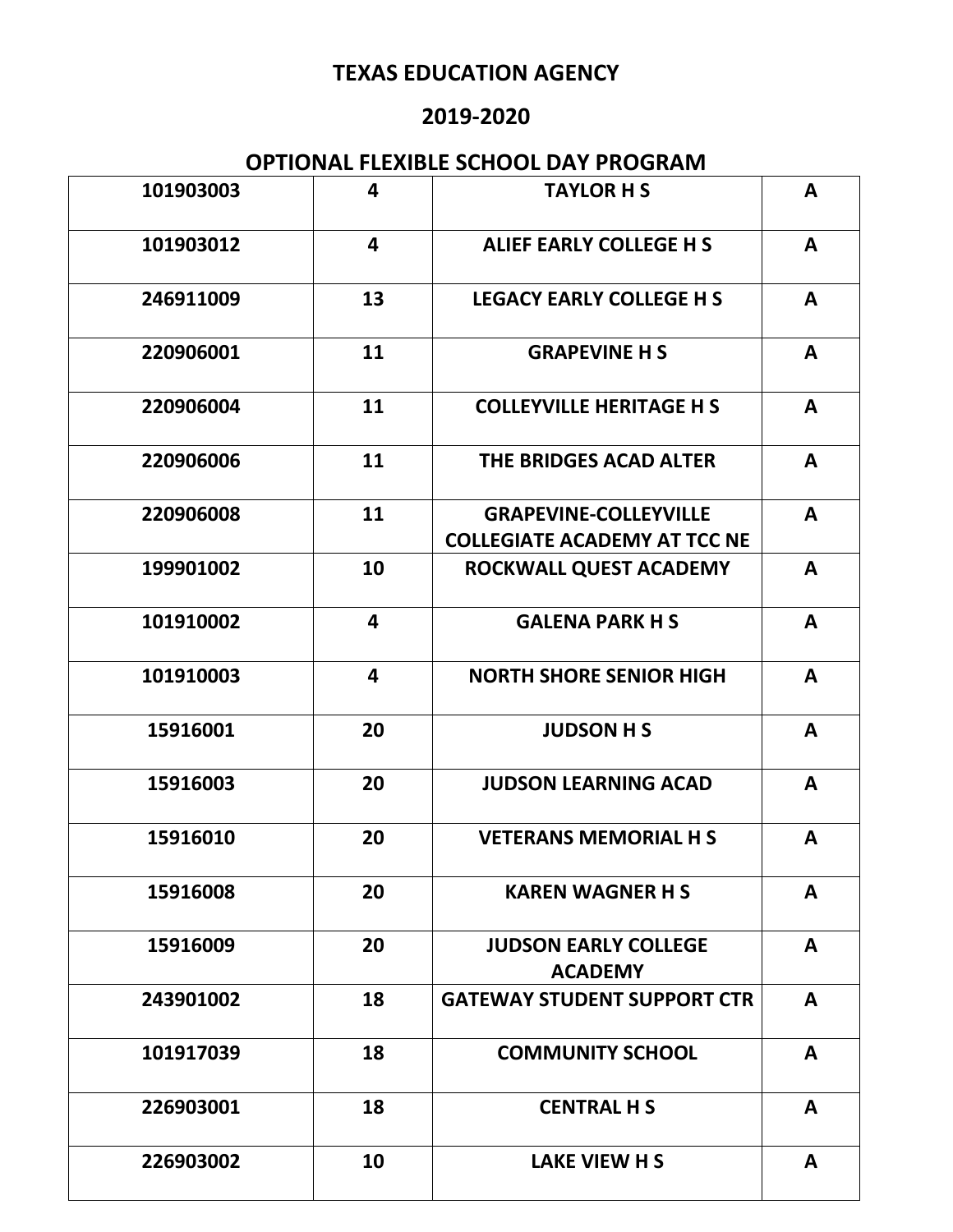### **2019-2020**

| 101921001 | $\mathbf{1}$ | <b>TOMBALL H S</b>                                  | A |
|-----------|--------------|-----------------------------------------------------|---|
| 101921002 | 10           | <b>TOMBALL MEMORIAL H S</b>                         | A |
| 101921005 | 10           | <b>TOMBALL STAR ACADEMY</b>                         | A |
| 200901001 | 10           | <b>BALLINGER H S</b>                                | A |
| 152903001 | $\mathbf{1}$ | <b>SLATON H S</b>                                   | A |
| 68901047  | $\mathbf{1}$ | <b>ECTOR COLLEGE PREP SUCCESS</b><br><b>ACADEMY</b> | A |
| 108904101 | $\mathbf{1}$ | <b>AUSTIN ELEM</b>                                  | A |
| 108904102 | $\mathbf{1}$ | <b>BREWSTER EL</b>                                  | A |
| 108904103 | $\mathbf{1}$ | <b>HARGILL EL</b>                                   | A |
| 108904104 | $\mathbf{1}$ | <b>BETTS EL</b>                                     | A |
| 108904105 | $\mathbf{1}$ | <b>JEFFERSON ELEM</b>                               | A |
| 108904106 | $\mathbf{1}$ | <b>TREVINO EL</b>                                   | A |
| 108904107 | $\mathbf{1}$ | LEE EL                                              | A |
| 108904108 | $\mathbf{1}$ | <b>LINCOLN EL</b>                                   | A |
| 108904109 | $\mathbf{1}$ | <b>GUERRA EL</b>                                    | A |
| 108904110 | $\mathbf{1}$ | <b>ZAVALA EL</b>                                    | A |
| 108904111 | $\mathbf{1}$ | <b>TRAVIS EL</b>                                    | A |
| 108904112 | $\mathbf{1}$ | <b>FREDDY GONZALEZ EL</b>                           | A |
| 108904113 | $\mathbf{1}$ | <b>L B JOHNSON EL</b>                               | A |
|           |              |                                                     |   |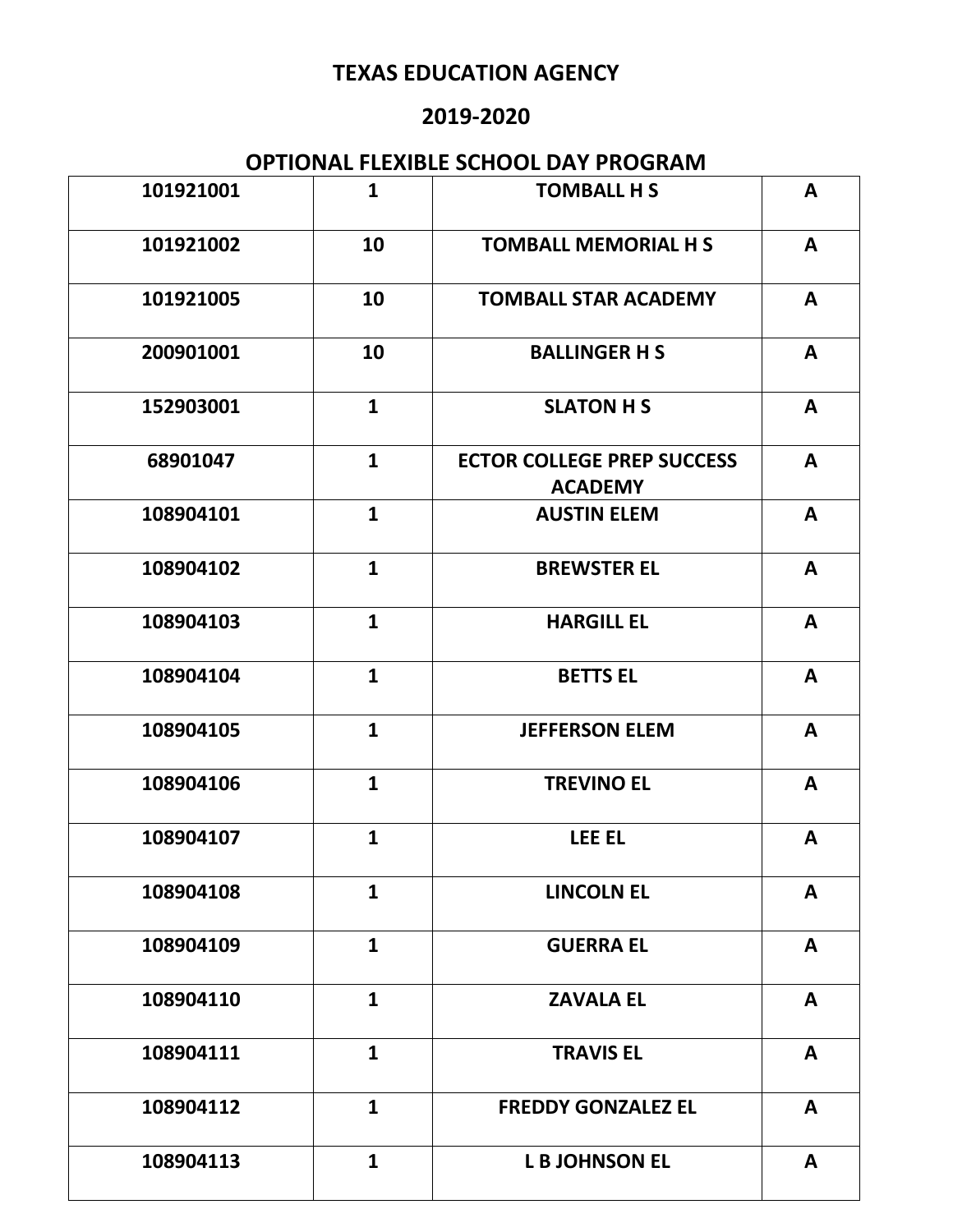### **2019-2020**

| 108904114 | $\mathbf{1}$ | <b>CANTERBURY EL</b>                          | A            |
|-----------|--------------|-----------------------------------------------|--------------|
| 108904115 | $\mathbf{1}$ | <b>MONTE CRISTO EL</b>                        | A            |
| 108904116 | $\mathbf{1}$ | <b>ESCANDON EL</b>                            | A            |
| 108904117 | $\mathbf{1}$ | <b>DE LA VINA ELEM</b>                        | A            |
| 108904118 | $\mathbf{1}$ | <b>SAN CARLOS EL</b>                          | $\mathbf{A}$ |
| 108904119 | $\mathbf{1}$ | <b>TRUMAN EL</b>                              | $\mathbf{A}$ |
| 108904120 | $\mathbf{1}$ | <b>EISENHOWER EL</b>                          | A            |
| 108904121 | $\mathbf{1}$ | <b>JOHN F KENNEDY EL</b>                      | A            |
| 108904122 | $\mathbf{1}$ | <b>CANO-GONZALEZ EL</b>                       | A            |
| 108904123 | $\mathbf{1}$ | <b>CAVAZOS EL</b>                             | A            |
| 108904124 | $\mathbf{1}$ | <b>VILLARREAL EL</b>                          | A            |
| 108904125 | $\mathbf{1}$ | <b>CARMEN V AVILA EL</b>                      | A            |
| 108904126 | $\mathbf{1}$ | <b>ANNE L MAGEE EL</b>                        | A            |
| 108904127 | $\mathbf{1}$ | <b>DR THOMAS ESPARZA EL</b>                   | $\mathbf{A}$ |
| 108904128 | $\mathbf{1}$ | <b>DR KAY TEER CRAWFORD EL</b>                | A            |
| 108904129 | $\mathbf{1}$ | <b>ALFONSO RAMIREZ EL</b>                     | A            |
| 108904130 | $\mathbf{1}$ | R C FLORES-MARK A ZAPATA EL                   | A            |
| 108904131 | $\mathbf{1}$ | <b>MACARIA DELA GARZA GORENA</b><br><b>EL</b> | A            |
| 108904001 | $\mathbf{1}$ | <b>EDINBURG H S</b>                           | $\mathbf{A}$ |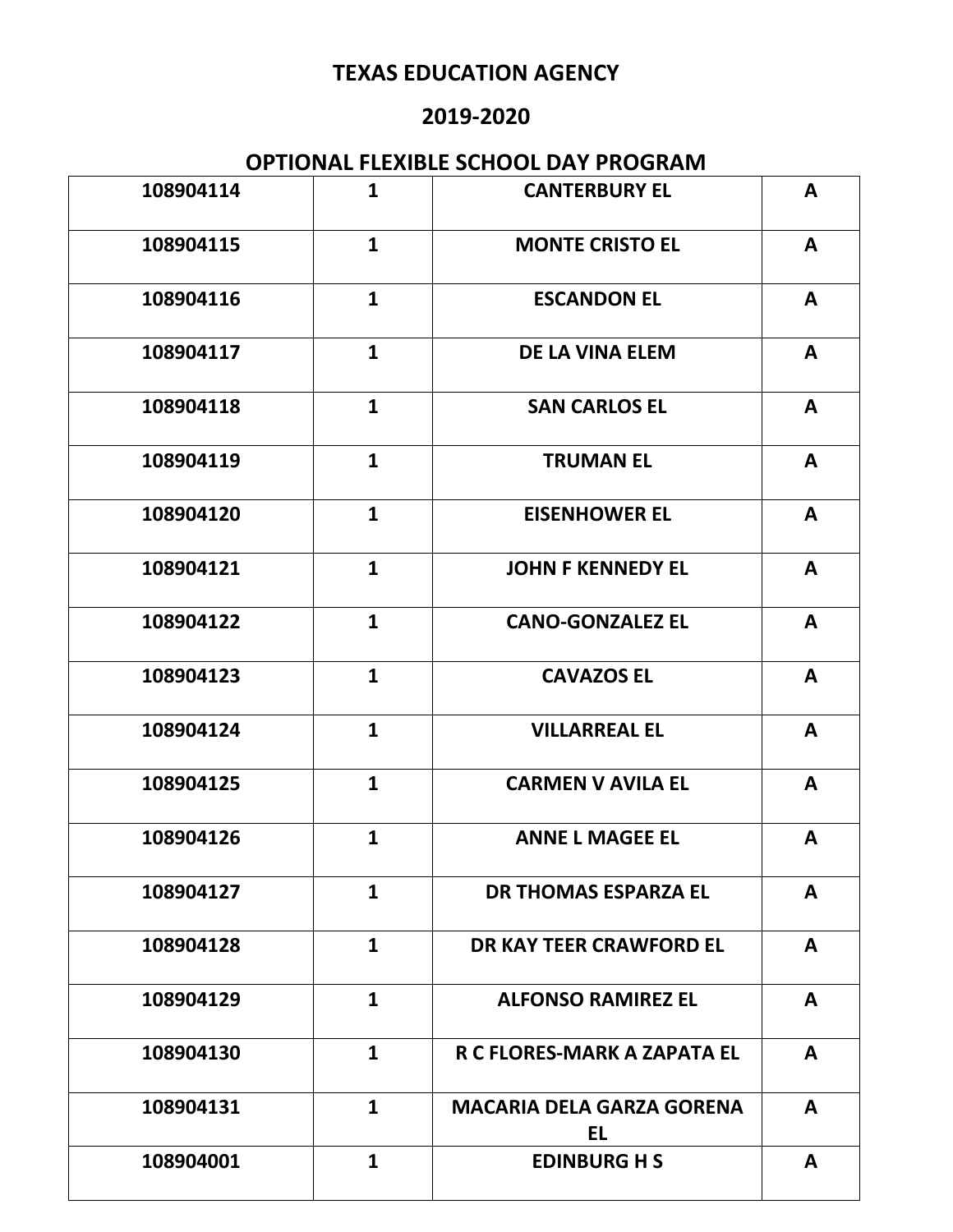### **2019-2020**

| 108904002 | $\mathbf{1}$   | <b>ECONOMEDES H S</b>                                                  | A            |
|-----------|----------------|------------------------------------------------------------------------|--------------|
| 108904003 | $\mathbf{1}$   | <b>EDINBURG NORTH H S</b>                                              | A            |
| 108904006 | $\mathbf{1}$   | <b>ROBERT R VELA H S</b>                                               | A            |
| 108904043 | $\mathbf{1}$   | <b>BL GARZA MIDDLE</b>                                                 | A            |
| 108904044 | $\mathbf{1}$   | <b>SOUTH MIDDLE</b>                                                    | A            |
| 108904045 | $\mathbf{1}$   | <b>MEMORIAL MIDDLE</b>                                                 | A            |
| 108904046 | $\mathbf{1}$   | <b>FRANCISCO BARRIENTES MIDDLE</b>                                     | A            |
| 108904047 | $\mathbf{1}$   | <b>BETTY HARWELL MIDDLE</b>                                            | A            |
| 108904048 | $\mathbf{1}$   | <b>ELIAS LONGORIA SR MIDDLE</b>                                        | A            |
| 220912001 | $\mathbf{1}$   | <b>CROWLEY H S</b>                                                     | A            |
| 220912002 | $\mathbf{1}$   | <b>NORTH CROWLEY H S</b>                                               | A            |
| 220912041 | $\mathbf{1}$   | <b>H F STEVENS MIDDLE</b>                                              | A            |
| 220912042 | $\mathbf{1}$   | <b>CROWLEY MIDDLE</b>                                                  | A            |
| 220912043 | $\mathbf{1}$   | <b>SUMMER CREEK MIDDLE</b>                                             | A            |
| 178904009 | $\mathbf{1}$   | <b>COLES H S AND EDUCATIONAL</b><br><b>CENTER</b>                      | $\mathbf{A}$ |
| 178904008 | $\mathbf{1}$   | <b>COLLEGIATE H S</b>                                                  | $\mathbf{A}$ |
| 178904014 | $\mathbf{1}$   | <b>HAROLD T BRANCH ACADEMY FOR</b><br><b>CAREER &amp; TECHNICAL ED</b> | A            |
| 68901002  | 2 <sup>1</sup> | <b>ODESSAHS</b>                                                        | A            |
| 68901003  | $\overline{2}$ | <b>PERMIAN H S</b>                                                     | A            |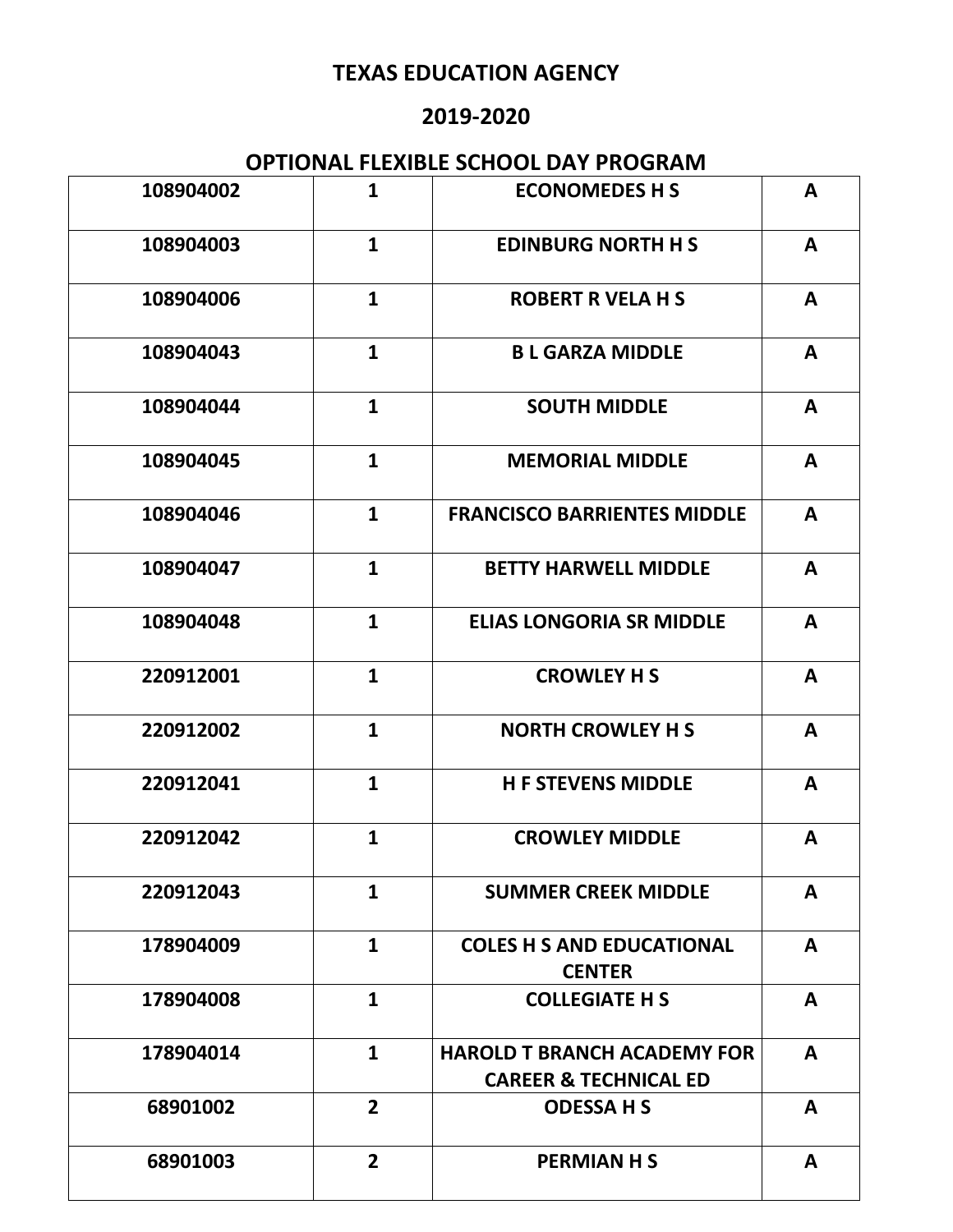### **2019-2020**

| 182903001 | $\overline{2}$ | <b>MINERAL WELLS H S</b>                             | A            |
|-----------|----------------|------------------------------------------------------|--------------|
| 43902001  | 13             | <b>ANNAHS</b>                                        | A            |
| 108902006 | 19             | <b>3D ACADEMY</b>                                    | A            |
| 31912009  | 19             | <b>GATEWAY TO GRADUATION</b><br><b>ACADEMY</b>       | A            |
| 239901001 | 20             | <b>BRENHAM H S</b>                                   | A            |
| 57834001  | 20             | <b>EVOLUTION ACADEMY CHARTER</b><br><b>SCHOOL</b>    | $\mathbf{A}$ |
| 57834003  | 20             | <b>EVOLUTION ACADEMY</b><br><b>BEAUMONT</b>          | A            |
| 57834004  | 20             | <b>EVOLUTION ACADEMY HOUSTON</b>                     | A            |
| 31901001  | 20             | <b>HANNA EARLY COLLEGE H S</b>                       | A            |
| 31901002  | 20             | <b>PORTER EARLY COLLEGE H S</b>                      | A            |
| 31901003  | 20             | <b>PACE EARLY COLLEGE H S</b>                        | A            |
| 31901004  | 20             | <b>RIVERA EARLY COLLEGE H S</b>                      | A            |
| 31901007  | 20             | <b>LOPEZ EARLY COLLEGE H S</b>                       | A            |
| 31901008  | 20             | <b>BROWNSVILLE EARLY COLLEGE H S</b>                 | A            |
| 31901009  | 20             | <b>VETERANS MEMORIAL EARLY</b><br><b>COLLEGE H S</b> | $\mathbf{A}$ |
| 31901048  | 20             | <b>BESTEIRO MIDDLE</b>                               | A            |
| 31901043  | 20             | <b>FAULK MIDDLE</b>                                  | A            |
| 31901053  | 20             | <b>GARCIA MIDDLE</b>                                 | A            |
| 31901051  | 20             | <b>LUCIO MIDDLE</b>                                  | $\mathsf{A}$ |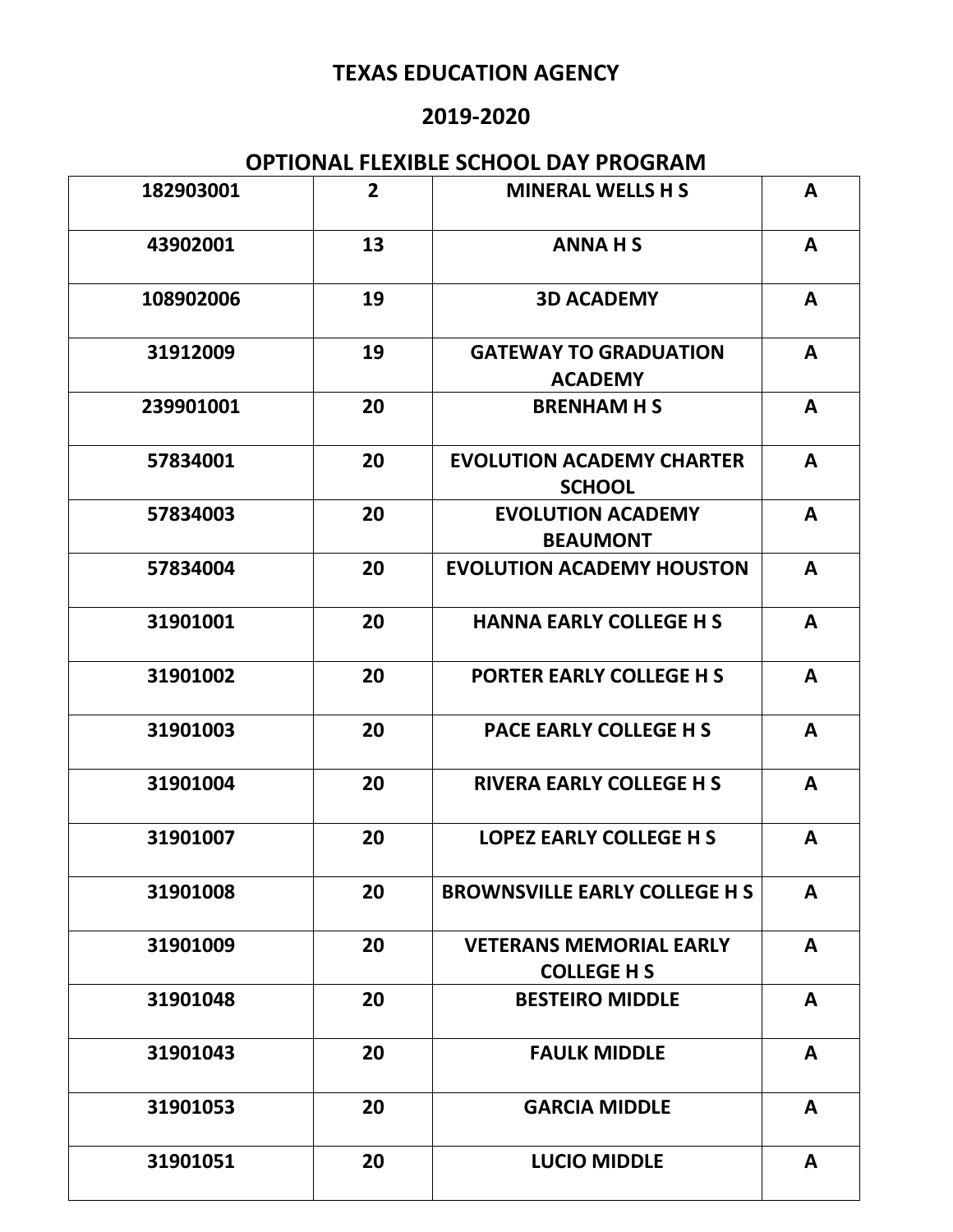### **2019-2020**

| 31901055 | 20           | <b>MANZANO MIDDLE</b>  | $\mathbf{A}$ |
|----------|--------------|------------------------|--------------|
| 31901045 | 20           | <b>OLIVEIRA MIDDLE</b> | A            |
| 31901046 | 20           | <b>PERKINS MIDDLE</b>  | A            |
| 31901044 | 20           | <b>STELL MIDDLE</b>    | A            |
| 31901054 | $\mathbf{1}$ | <b>STILLMAN MIDDLE</b> | $\mathsf{A}$ |
| 31901047 | $\mathbf{1}$ | <b>VELA MIDDLE</b>     | $\mathsf{A}$ |
| 31901133 | $\mathbf{1}$ | <b>AIKEN EL</b>        | $\mathsf{A}$ |
| 31901135 | $\mathbf{1}$ | <b>BENAVIDES EL</b>    | $\mathsf{A}$ |
| 31901144 | $\mathbf{1}$ | <b>BREEDEN EL</b>      | $\mathsf{A}$ |
| 31901140 | $\mathbf{1}$ | <b>BRITE EL</b>        | $\mathbf{A}$ |
| 31901128 | $\mathbf{1}$ | <b>BURNS EL</b>        | A            |
| 31901101 | $\mathbf{1}$ | <b>CANALES EL</b>      | A            |
| 31901115 | $\mathbf{1}$ | <b>CASTANEDA EL</b>    | A            |
| 31901136 | $\mathbf{1}$ | <b>CHAMPION EL</b>     | A            |
| 31901102 | $\mathbf{1}$ | <b>CROMACK EL</b>      | A            |
| 31901120 | $\mathbf{1}$ | <b>DEL CASTILLO EL</b> | A            |
| 31901123 | $\mathbf{1}$ | <b>EGLY EL</b>         | A            |
| 31901105 | $\mathbf{1}$ | <b>EL JARDIN EL</b>    | A            |
| 31901138 | $\mathbf{1}$ | <b>GALLEGOS EL</b>     | $\mathbf{A}$ |
|          |              |                        |              |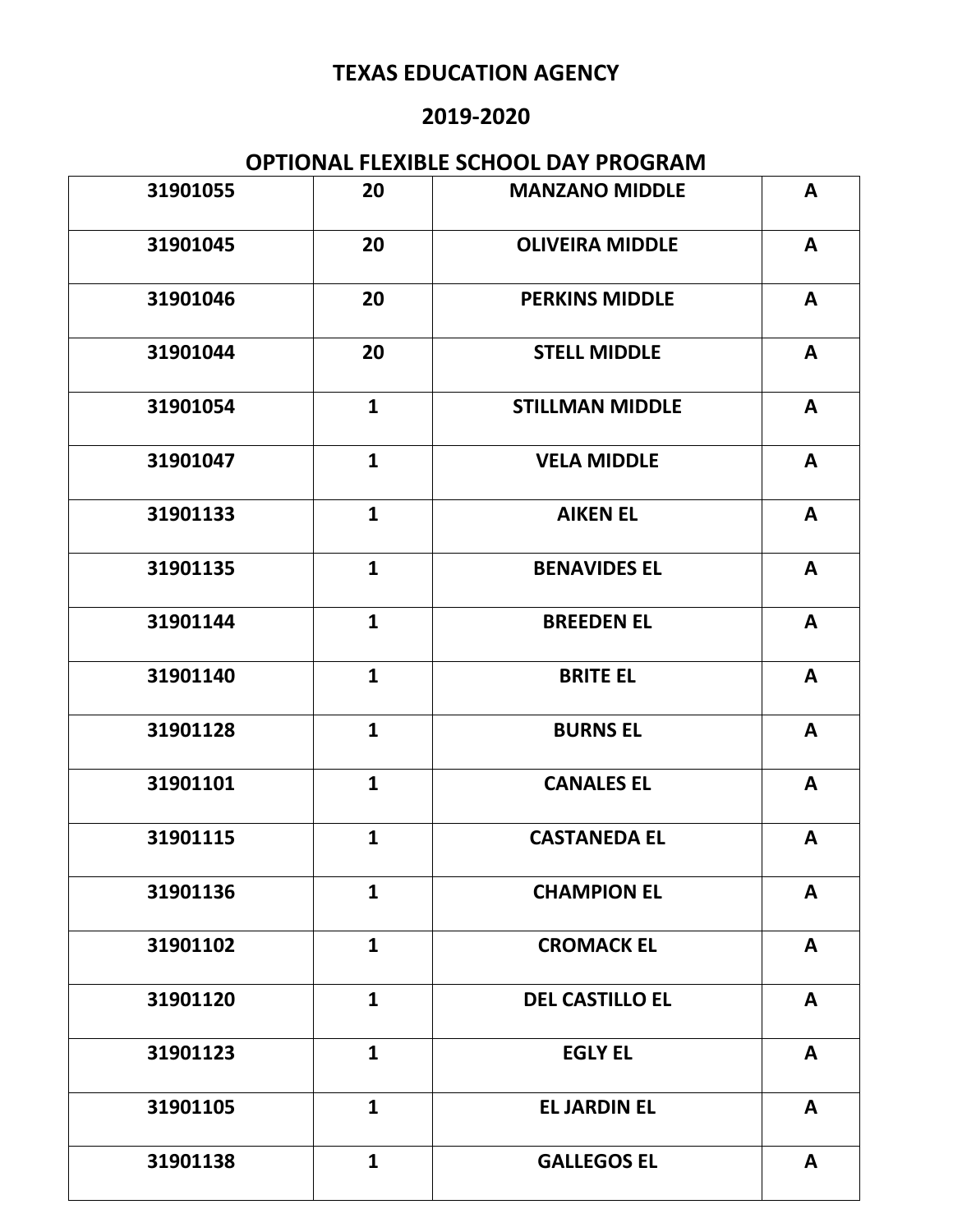### **2019-2020**

| 31901106 | $\mathbf{1}$ | <b>GARDEN PARK EL</b>     | $\mathsf{A}$ |
|----------|--------------|---------------------------|--------------|
| 31901124 | $\mathbf{1}$ | <b>GARZA EL</b>           | A            |
| 31901130 | $\mathbf{1}$ | <b>GONZALEZ EL</b>        | A            |
| 31901134 | $\mathbf{1}$ | <b>HUDSON EL</b>          | A            |
| 31901143 | $\mathbf{1}$ | <b>KELLER EL</b>          | A            |
| 31901104 | $\mathbf{1}$ | <b>MARTIN EL</b>          | A            |
| 31901129 | $\mathbf{1}$ | <b>MORNINGSIDE EL</b>     | A            |
| 31901139 | $\mathbf{1}$ | <b>ORTIZ EL</b>           | $\mathbf{A}$ |
| 31901122 | $\mathbf{1}$ | <b>PALM GROVE EL</b>      | $\mathbf{A}$ |
| 31901137 | $\mathbf{1}$ | <b>PAREDES EL</b>         | $\mathbf{A}$ |
| 31901141 | $\mathbf{1}$ | <b>PENA EL</b>            | A            |
| 31901121 | $\mathbf{1}$ | <b>PEREZ EL</b>           | $\mathsf{A}$ |
| 31901142 | $\mathbf{1}$ | <b>PULLAM EL</b>          | A            |
| 31901108 | $\mathbf{1}$ | <b>PUTEGNAT EL</b>        | A            |
| 31901110 | $\mathbf{1}$ | <b>RUSSELL EL</b>         | A            |
| 31901111 | $\mathbf{1}$ | <b>SHARP EL</b>           | A            |
| 31901112 | $\mathbf{1}$ | <b>SKINNER EL</b>         | A            |
| 31901131 | $\mathbf{1}$ | <b>SOUTHMOST EL</b>       | A            |
| 31901126 | $\mathbf{1}$ | <b>VERMILLION ROAD EL</b> | A            |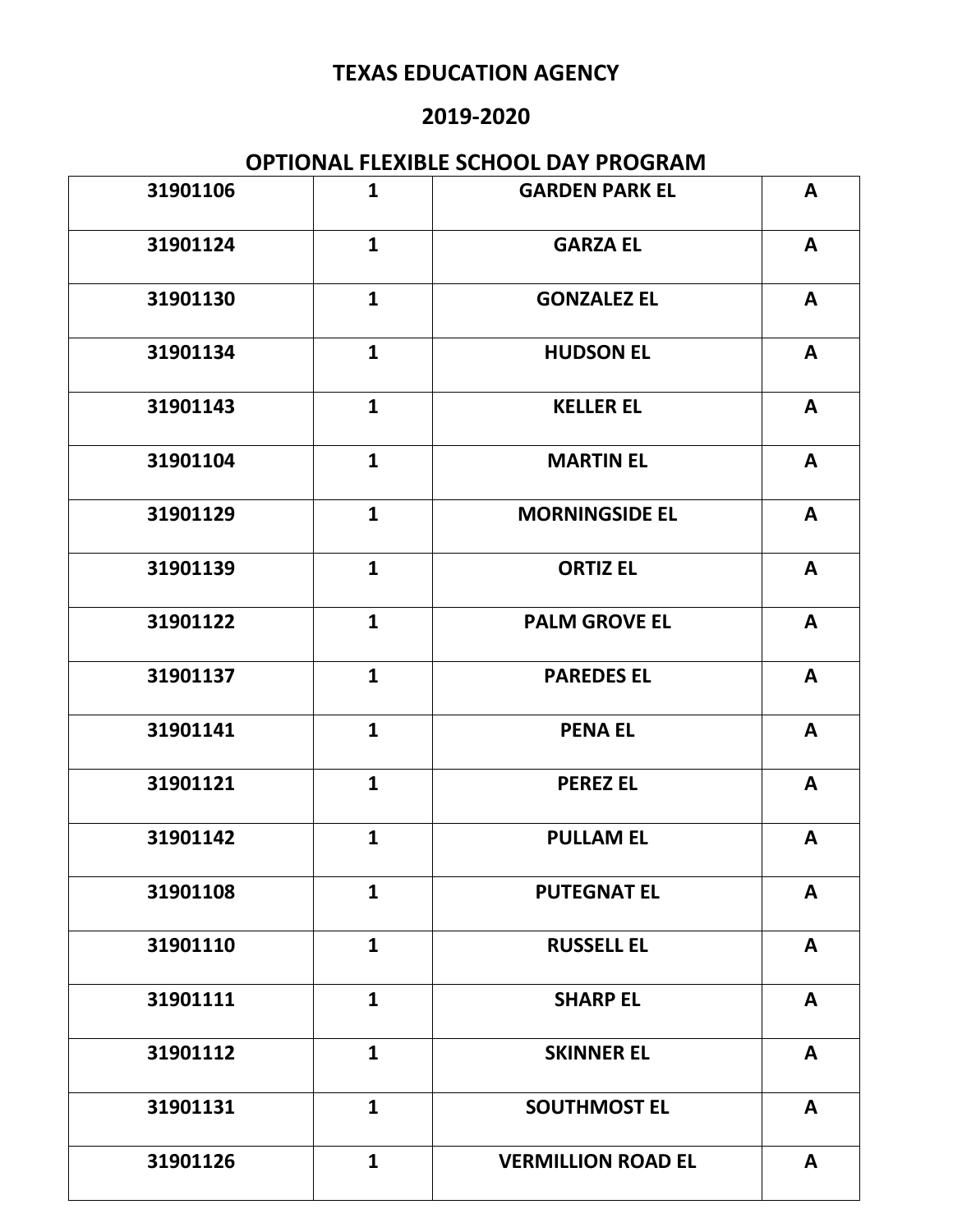### **2019-2020**

| 31901117  | $\mathbf{1}$   | <b>VILLA NUEVA EL</b>      | $\mathbf{A}$ |
|-----------|----------------|----------------------------|--------------|
| 31901132  | $\mathbf{1}$   | <b>YTURRIA EL</b>          | A            |
| 13901001  | $\overline{2}$ | A C JONES H S              | A            |
| 13901041  | $\overline{2}$ | <b>MORENO J H</b>          | A            |
| 66902001  | $\overline{2}$ | <b>SAN DIEGO H S</b>       | A            |
| 137901001 | 13             | <b>HMKINGHS</b>            | $\mathbf{A}$ |
| 236902002 | 19             | <b>HUNTSVILLE H S</b>      | A            |
| 220915003 | 19             | <b>AZLE HORNET ACADEMY</b> | A            |
| 220915102 | 20             | <b>EAGLE HEIGHTS EL</b>    | $\mathsf{A}$ |
| 220915103 | 20             | <b>WALNUT CREEK EL</b>     | $\mathbf{A}$ |
| 220915104 | 20             | <b>AZLE EL</b>             | $\mathbf{A}$ |
| 220915105 | 20             | <b>LIBERTY EL</b>          | A            |
| 220915106 | 20             | <b>SILVER CREEK EL</b>     | A            |
| 220915107 | 20             | <b>WE HOOVER EL</b>        | A            |
| 220915108 | 20             | <b>CROSS TIMBERS EL</b>    | A            |
| 108916001 | 20             | <b>VALLEY VIEW H S</b>     | A            |
| 28902038  | 20             | <b>LOCKHART PRIDE H S</b>  | $\mathbf{A}$ |
| 101912001 | 20             | <b>AUSTIN H S</b>          | A            |
| 101912002 | 20             | <b>BELLAIRE H S</b>        | $\mathbf{A}$ |
|           |                |                            |              |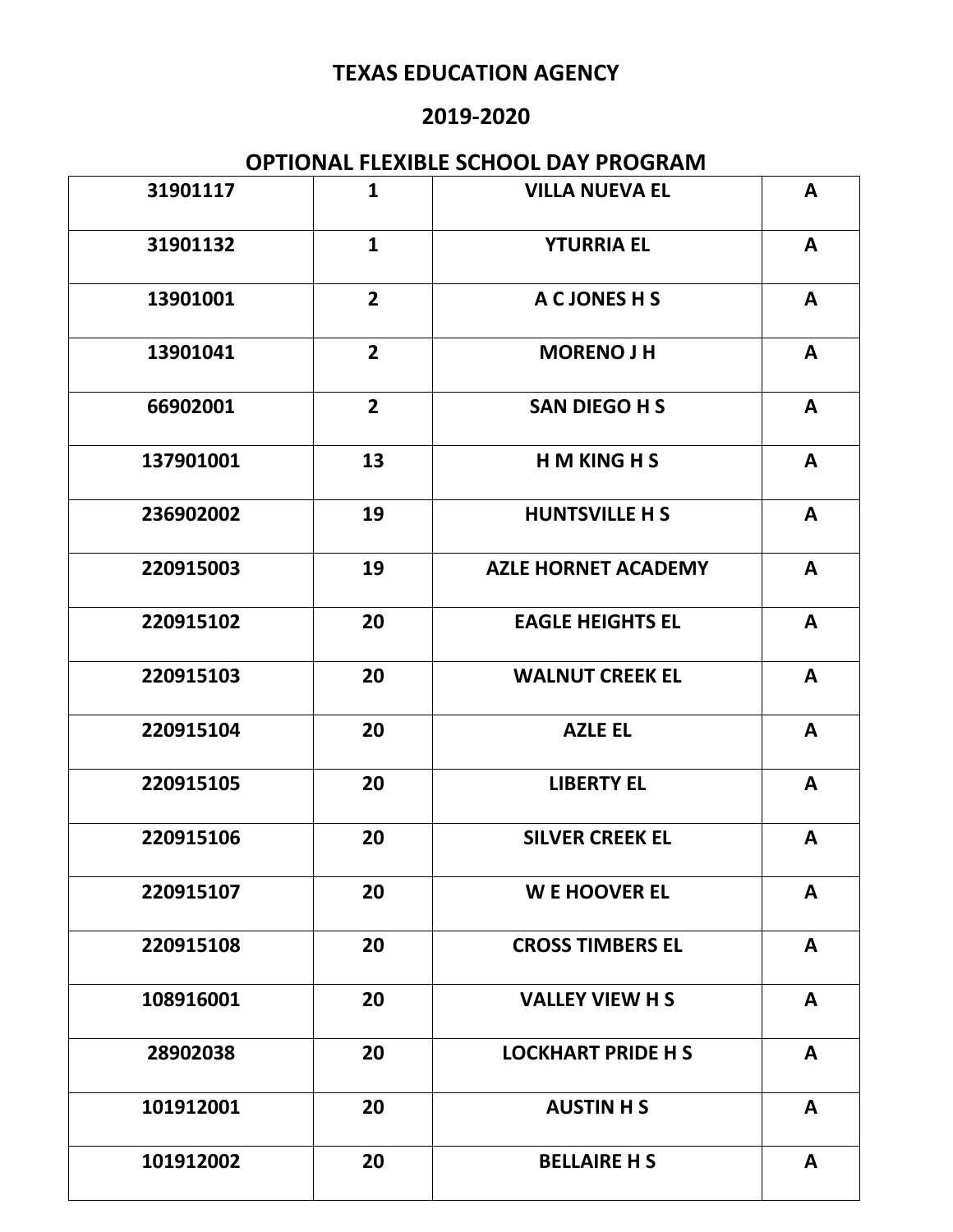### **2019-2020**

| 101912003 | 20                      | <b>NORTHSIDE H S</b>                                | $\mathbf{A}$ |
|-----------|-------------------------|-----------------------------------------------------|--------------|
| 101912004 | 20                      | <b>FURR H S</b>                                     | A            |
| 101912006 | 20                      | <b>JONES FUTURES ACADEMY</b>                        | A            |
| 101912007 | 20                      | <b>KASHMERE H S</b>                                 | A            |
| 101912008 | 20                      | <b>LAMARHS</b>                                      | A            |
| 101912009 | 20                      | <b>WISDOM H S</b>                                   | A            |
| 101912010 | 20                      | <b>MADISON H S</b>                                  | A            |
| 101912011 | 20                      | <b>MILBY H S</b>                                    | $\mathsf{A}$ |
| 101912012 | $\overline{\mathbf{4}}$ | <b>HEIGHTS H S</b>                                  | A            |
| 101912014 | 4                       | <b>STERLING H S</b>                                 | $\mathbf{A}$ |
| 101912015 | 4                       | <b>WALTRIP H S</b>                                  | A            |
| 101912016 | 4                       | <b>WASHINGTON B T H S</b>                           | A            |
| 101912017 | 4                       | <b>WESTBURY H S</b>                                 | A            |
| 101912018 | 4                       | <b>WHEATLEY H S</b>                                 | A            |
| 101912019 | $\overline{\mathbf{4}}$ | <b>WORTHING H S</b>                                 | A            |
| 101912020 | 4                       | YATES H S                                           | A            |
| 101912023 | $\overline{\mathbf{4}}$ | <b>SHARPSTOWN H S</b>                               | A            |
| 101912024 | $\overline{\mathbf{4}}$ | <b>SCARBOROUGH H S</b>                              | A            |
| 101912025 | 4                       | KINDER H S FOR PERFORMING<br><b>AND VISUAL ARTS</b> | $\mathbf{A}$ |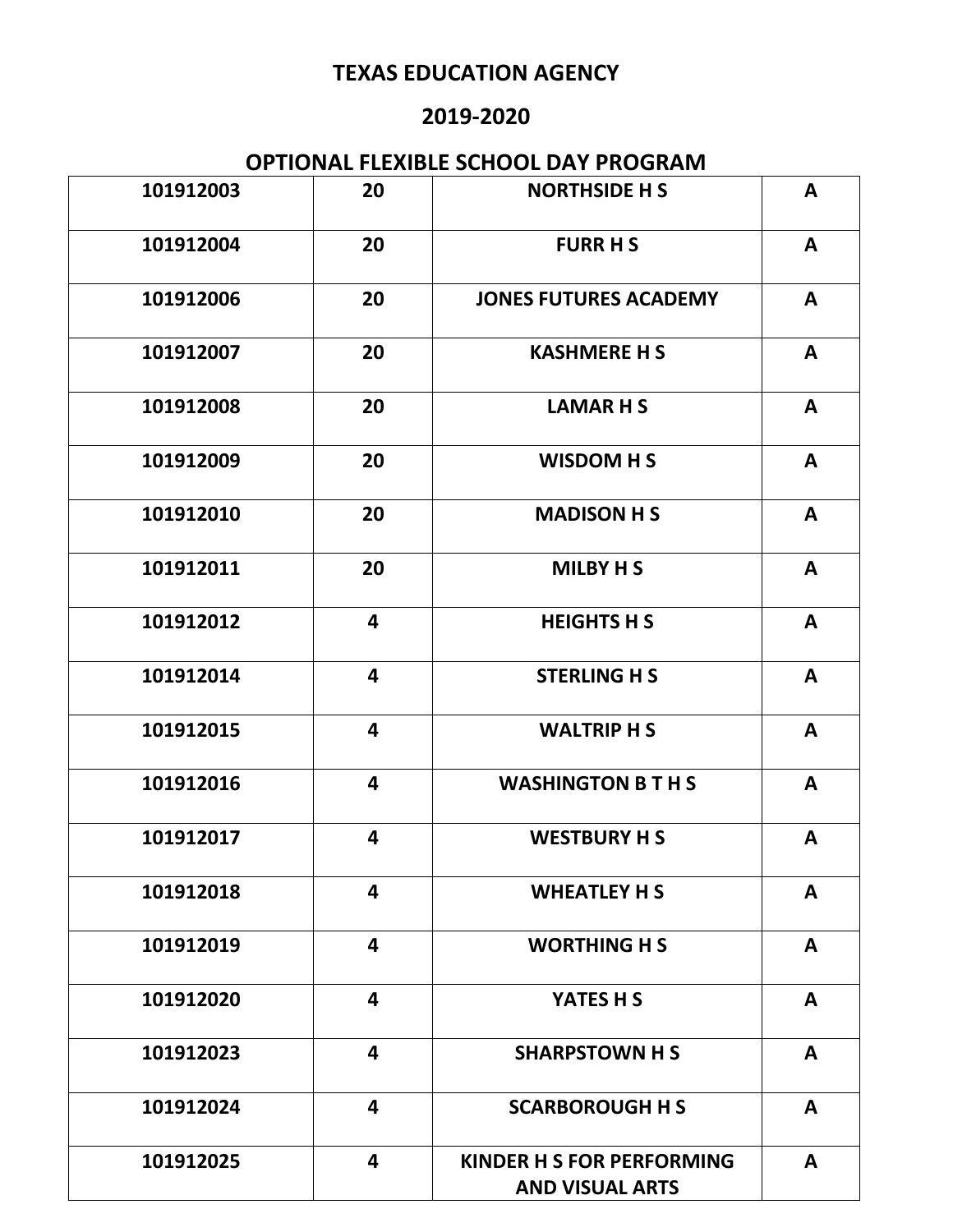### **2019-2020**

| 101912026 | 4                       | <b>DEBAKEY H S FOR HEALTH PROF</b>                             | A            |
|-----------|-------------------------|----------------------------------------------------------------|--------------|
| 101912027 | 4                       | <b>CHAVEZ H S</b>                                              | A            |
| 101912034 | 4                       | <b>H S FOR LAW AND JUSTICE</b>                                 | A            |
| 101912036 | 4                       | <b>WESTSIDE H S</b>                                            | A            |
| 101912059 | 4                       | <b>LONG ACADEMY</b>                                            | A            |
| 101912081 | 4                       | <b>SHARPSTOWN INTERNATIONAL</b><br><b>SCHOOL</b>               | A            |
| 101912301 | 4                       | <b>EASTWOOD ACADEMY</b>                                        | A            |
| 101912308 | 4                       | <b>NORTH HOUSTON EARLY COLLEGE</b><br>H S                      | A            |
| 101912310 | 4                       | <b>HOUSTON MATH SCIENCE AND</b><br><b>TECHNOLOGY CENTER</b>    | A            |
| 101912311 | 4                       | <b>MOUNT CARMEL ACADEMY</b>                                    | A            |
| 101912321 | 4                       | <b>ENERGIZED FOR STEM ACADEMY</b><br><b>SOUTHEAST H S</b>      | A            |
| 101912322 | 4                       | <b>CARNEGIE VANGUARD H S</b>                                   | A            |
| 101912323 | 4                       | <b>CHALLENGE EARLY COLLEGE H S</b>                             | A            |
| 101912324 | 4                       | <b>LIBERTY H S</b>                                             | A            |
| 101912345 | $\overline{\mathbf{4}}$ | <b>EAST EARLY COLLEGE H S</b>                                  | $\mathbf{A}$ |
| 101912348 | 4                       | <b>HOUSTON ACADEMY FOR</b><br><b>INTERNATIONAL STUDIES</b>     | $\mathbf{A}$ |
| 101912455 | 4                       | <b>ENERGIZED FOR STEM ACADEMY</b><br><b>SOUTHWEST H S</b>      | A            |
| 101912458 | 4                       | <b>MICKEY LELAND COLLEGE PREP</b><br><b>ACAD FOR YOUNG MEN</b> | A            |
| 101912463 | $\overline{\mathbf{4}}$ | YOUNG WOMEN'S COLLEGE PREP<br><b>ACADEMY</b>                   | A            |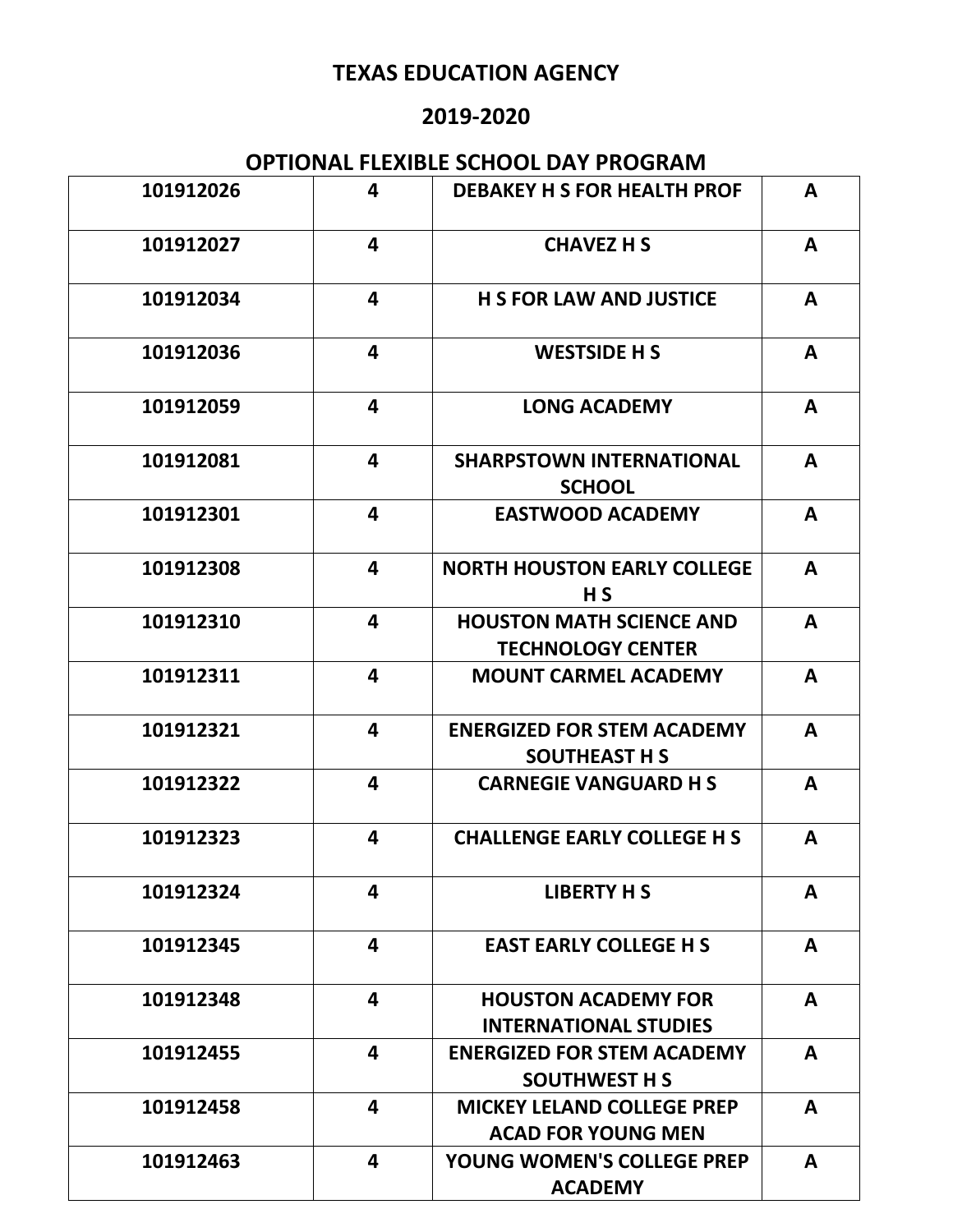### **2019-2020**

| 101912468 | 4                       | <b>ENERGY INSTITUTE H S</b>                          | A            |
|-----------|-------------------------|------------------------------------------------------|--------------|
| 101912477 | 4                       | <b>NORTH FOREST H S</b>                              | A            |
| 101912484 | 4                       | <b>MIDDLE COLLEGE H S AT HCC</b><br><b>GULFTON</b>   | A            |
| 101912485 | $\overline{\mathbf{4}}$ | <b>MIDDLE COLLEGE H S AT HCC</b><br><b>FRAGA</b>     | A            |
| 101912486 | $\overline{\mathbf{4}}$ | <b>SOUTH EARLY COLLEGE H S</b>                       | A            |
| 227827001 | 13                      | THE EXCEL CENTER (FOR ADULTS)                        | $\mathbf{A}$ |
| 227827001 | 13                      | THE EXCEL CENTER (FOR ADULTS)                        | $\mathbf{A}$ |
| 227827001 | 13                      | THE EXCEL CENTER (FOR ADULTS)                        | $\mathbf{A}$ |
| 227827002 | 13                      | THE EXCEL CENTER FOR ADULTS -<br><b>LOCKHART</b>     | $\mathbf{A}$ |
| 227827003 | 13                      | THE EXCEL CENTER FOR ADULTS -<br><b>SOUTH AUSTIN</b> | $\mathbf{A}$ |
| 227827003 | 13                      | THE EXCEL CENTER FOR ADULTS -<br><b>SOUTH AUSTIN</b> | A            |
| 227827004 | 13                      | <b>BILLY MOORE</b>                                   | A            |
| 227827005 | 13                      | <b>BRADSHAW</b>                                      | A            |
| 227827006 | 13                      | THE EXCEL CENTER FOR ADULTS<br><b>AYW</b>            | A            |
| 71907001  | 19                      | <b>CANUTILLO H S</b>                                 | A            |
| 71907003  | 19                      | <b>NORTHWEST EARLY COLLEGE H S</b><br>(NWECHS)       | A            |
| 142901001 | 20                      | <b>COTULLA H S</b>                                   | A            |
| 101915001 | 20                      | <b>KLEIN H S</b>                                     | A            |
| 101915002 | 20                      | <b>KLEIN FOREST H S</b>                              | $\mathbf{A}$ |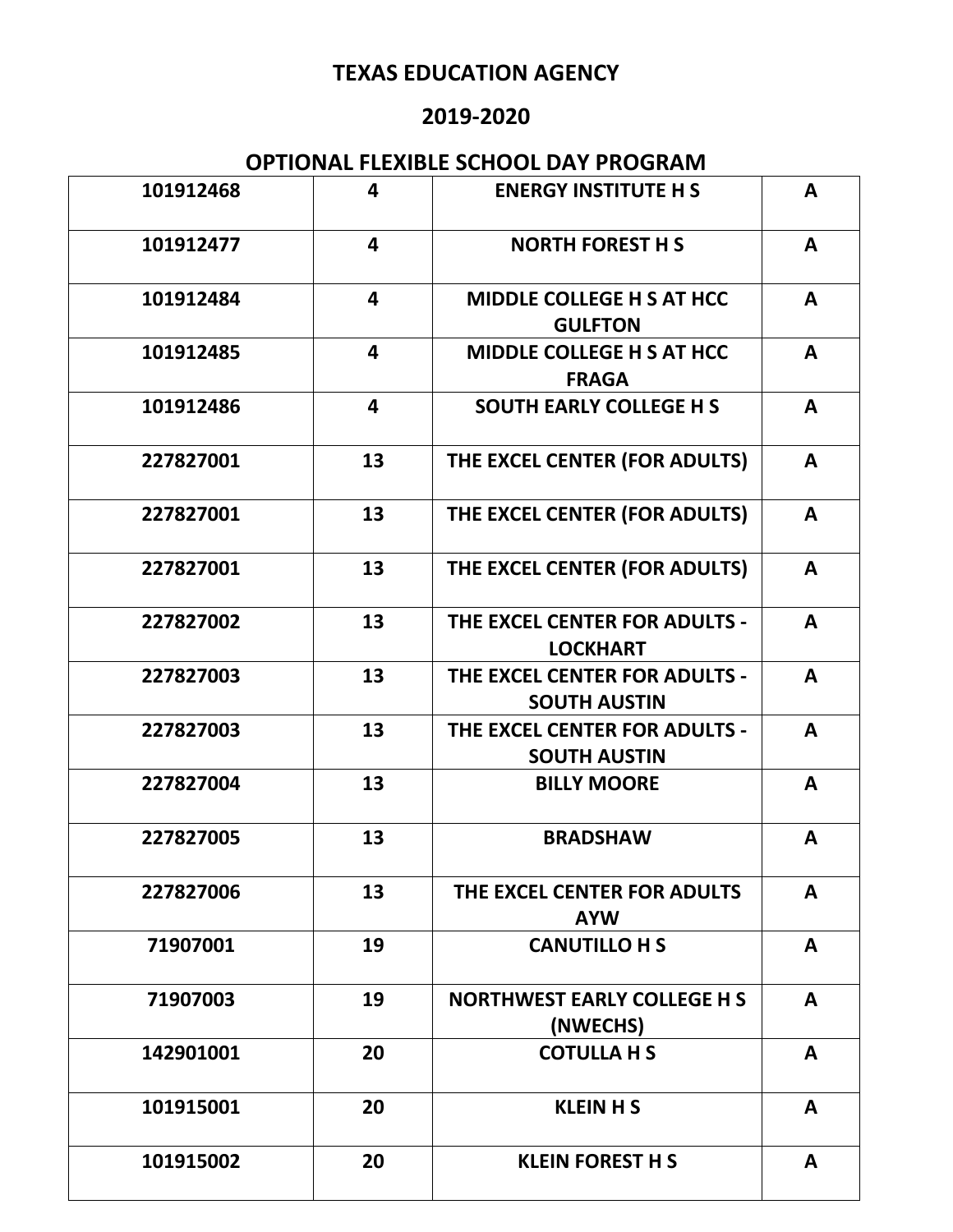### **2019-2020**

| 101915003 | 20 | <b>KLEIN OAK H S</b>                             | A            |
|-----------|----|--------------------------------------------------|--------------|
| 101915004 | 20 | <b>KLEIN COLLINS H S</b>                         | A            |
| 101915005 | 20 | <b>KLEIN CAIN H S</b>                            | A            |
| 123910012 | 20 | <b>PAUL A BROWN ALTERNATIVE</b><br><b>CENTER</b> | A            |
| 220906041 | 20 | <b>GRAPEVINE MIDDLE</b>                          | A            |
| 15912001  | 20 | <b>SOUTHWEST H S</b>                             | A            |
| 15912005  | 20 | <b>SOUTHWEST LEGACY H S</b>                      | A            |
| 15912006  | 20 | <b>CAST STEM H S</b>                             | A            |
| 15912042  | 20 | <b>SHARON CHRISTA MCAULIFFE</b><br><b>MIDDLE</b> | A            |
| 15912042  | 20 | <b>SHARON CHRISTA MCAULIFFE</b><br><b>MIDDLE</b> | A            |
| 15912041  | 20 | <b>RONALD E MCNAIR MIDDLE</b>                    | A            |
| 15912045  | 20 | <b>JUDITH A RESNIK MIDDLE</b>                    | A            |
| 15912044  | 20 | <b>FRANCIS R SCOBEE MIDDLE</b>                   | A            |
| 15912107  | 20 | <b>BIG COUNTRY EL</b>                            | A            |
| 15912104  | 20 | <b>BOB HOPE EL</b>                               | $\mathbf{A}$ |
| 15912108  | 20 | <b>ELM CREEK EL</b>                              | A            |
| 15912106  | 20 | <b>HIDDEN COVE EL</b>                            | A            |
| 15912103  | 20 | <b>INDIAN CREEK EL</b>                           | A            |
| 15912109  | 20 | <b>KRIEWALD RD EL</b>                            | A            |